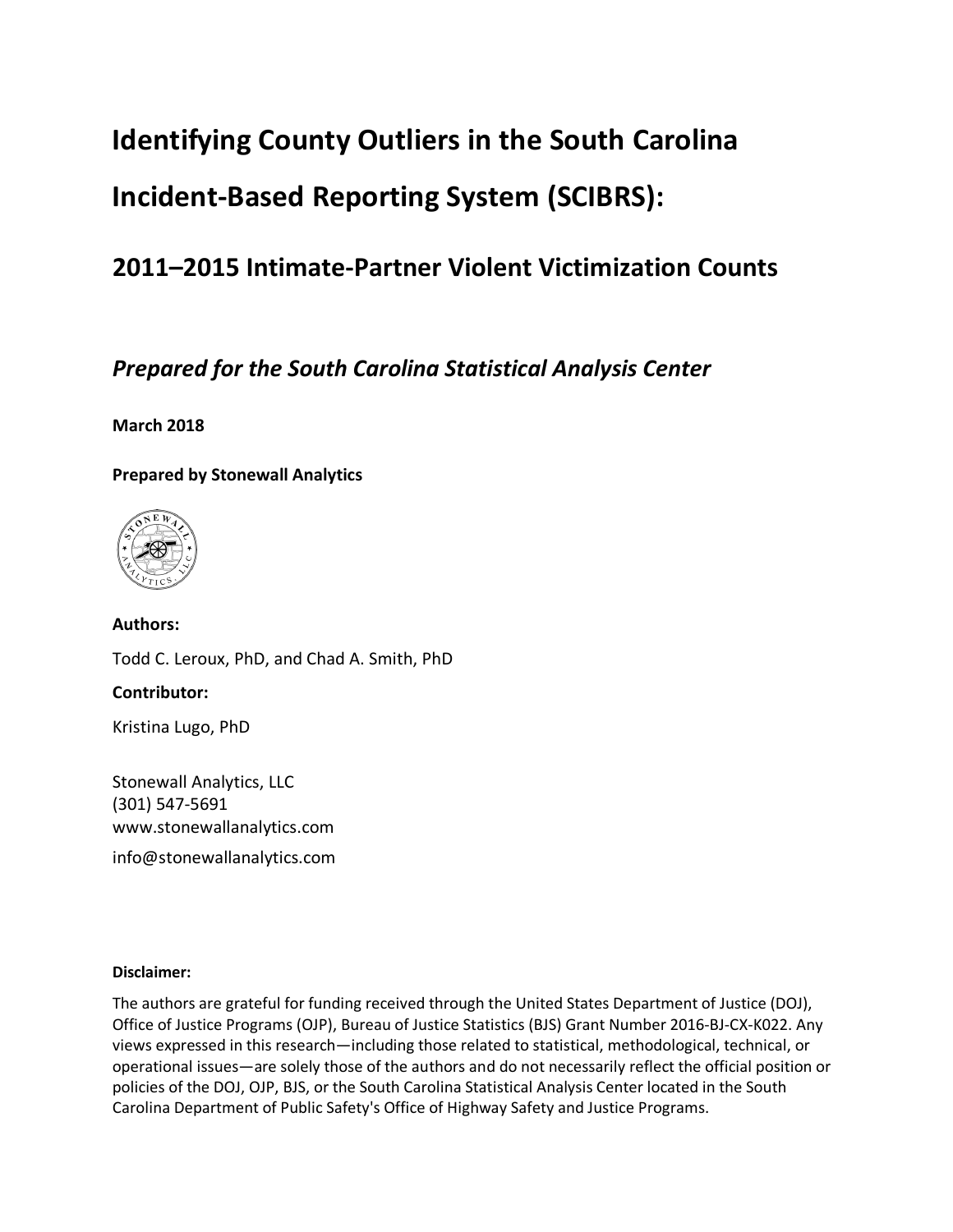# EXECUTIVE SUMMARY

The South Carolina Law Enforcement Division (SLED) manages the South Carolina Incident-Based Reporting System (SCIBRS)—which is National Incident-Based Reporting System (NIBRS)-certified by the Federal Bureau of Investigation (FBI). Basically, the SCIBRS contains information about crime in South Carolina: it results from South Carolina's approximately 275 law enforcement agencies reporting information about victim, offense, offender, and arrestee (if applicable) for all criminal incidents known to police. The result is a rich set of crime data unparalleled in criminal justice data collection. SLED provides support to law enforcement agencies through auditing, training, and guidance on coding individual incidents. SLED also stores every incident submitted by the law enforcement agencies on a state repository and submits those same incidents to the FBI.

Currently, fourteen of the SCIBRS offense categories require reporting the victim-to-offender relationship, which (as of 2015) can include the following five intimate relationships: spouse, ex-spouse, common-law spouse, (ex-)boy/girlfriend, same-sex relationship. Information about offenses coupled with victim-to-offender intimate relationships means that the SCIBRS can be used to study domestic violence. As a NIBRS-certified system, its crimes are categorized by general definitions; thus, the SCIBRS provides a unique opportunity to study domestic violence across jurisdictions—independent of statutory differences.

The South Carolina Governor's Domestic Violence Task Force identified the SCIBRS as the primary source for domestic violence data. As such, it is of paramount importance that the integrity of the SCIBRS data be ensured. Quality data is best placed to guide policy and the distribution of resources for criminal justice agencies, government institutions, and nonprofit organizations in their mission to aid domestic violence victims. An essential element of this endeavor must be the assurance that the quality of SCIBRS reporting is consistent across jurisdictions.

Because limited resources render it infeasible for SLED to visit all 275 reporting agencies, the South Carolina Statistical Analysis Center (SC SAC) designed a three-phase research project to aid SLED in its effort to ensure integrity of the SCIBRS data. In the first phase, the SC SAC's project focuses on a specific kind of domestic violence: intimate-partner violent victimization (IPVV) as recorded in the SCIBRS. The SC SAC defines SCIBRS IPVV as any crime in which the victim recorded in the SCIBRS is an intimate partner of the offender (as defined above), and the offense recorded in the SCIBRS is a crime recognized by the FBI as 'violent' (i.e., murder, sexual battery, robbery, aggravated assault).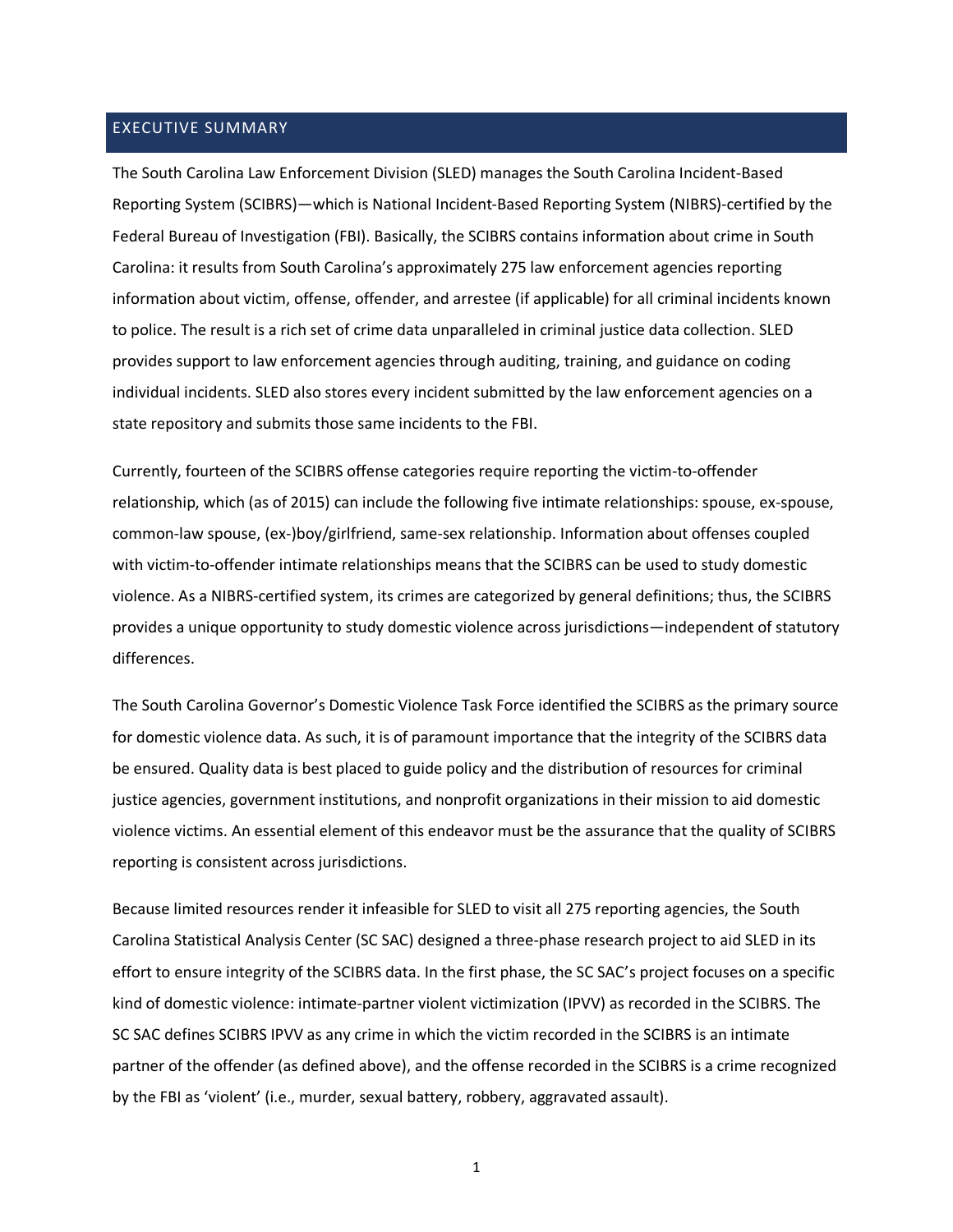During this (current) phase, two methods are used to identify counties with SCIBRS IPVV that is outside expectation (i.e., either higher or lower than expected). These counties are deemed "outliers" and will guide SLED during the second phase of the project in its drilldown to an agency-level review. The first method for outlier identification is relatively simple: the SC SAC uses SCIBRS IPVV rates of victims per 10,000 and descriptive statistics to identify outlier counties. The second method is relatively more complex: Stonewall Analytics (having been contracted by the SC SAC) uses advanced statistical techniques to analyze IPVV counts of victims along with socioeconomic contextual data. As SLED reviews agencies, the result will be a real-world comparison of methods to see which was more successful in pointing toward data issues. During the third phase, reporting agencies in South Carolina will benefit from SLED's resulting educational outreach. This report documents the analysis and findings of Stonewall Analytics.

Using data from the American Community Survey, Stonewall Analytics established socio-economic profiles for all counties in South Carolina, which it then combined with SCIBRS data. This became the foundation for the application of a supervised machine learning model (random forest model) to predict the expected values for IPVV counts of victims for all counties. After testing and refining the model, predicted values for IPVV counts of victims at the county level (by year, from 2011–2015) were established across all South Carolina counties. Any county where actual counts fell outside one standard deviation of the predicted count for three or more years was flagged as an outlier.

The model identified the following 11 counties as outliers.

• Berkeley

• Colleton

• Cherokee

- 
- Edgefield

**Florence** 

• Chesterfield

• Pickens

**Newberry** 

**Sumter** 

• Clarendon

• Jasper

In 1987, South Carolina served as the pilot state for the FBI's NIBRS. In 1991, the SCIBRS was the first uniform crime reporting program in the nation to become NIBRS-certified. The project at-hand gives South Carolina another opportunity to advance uniform crime reporting. The outcome of the statistically-guided agency review will be shared with other uniform crime reporting programs. As the FBI moves all states to NIBRS-compatibility in 2021, South Carolina leads the way in data integrity while also improving the lives of domestic violence survivors.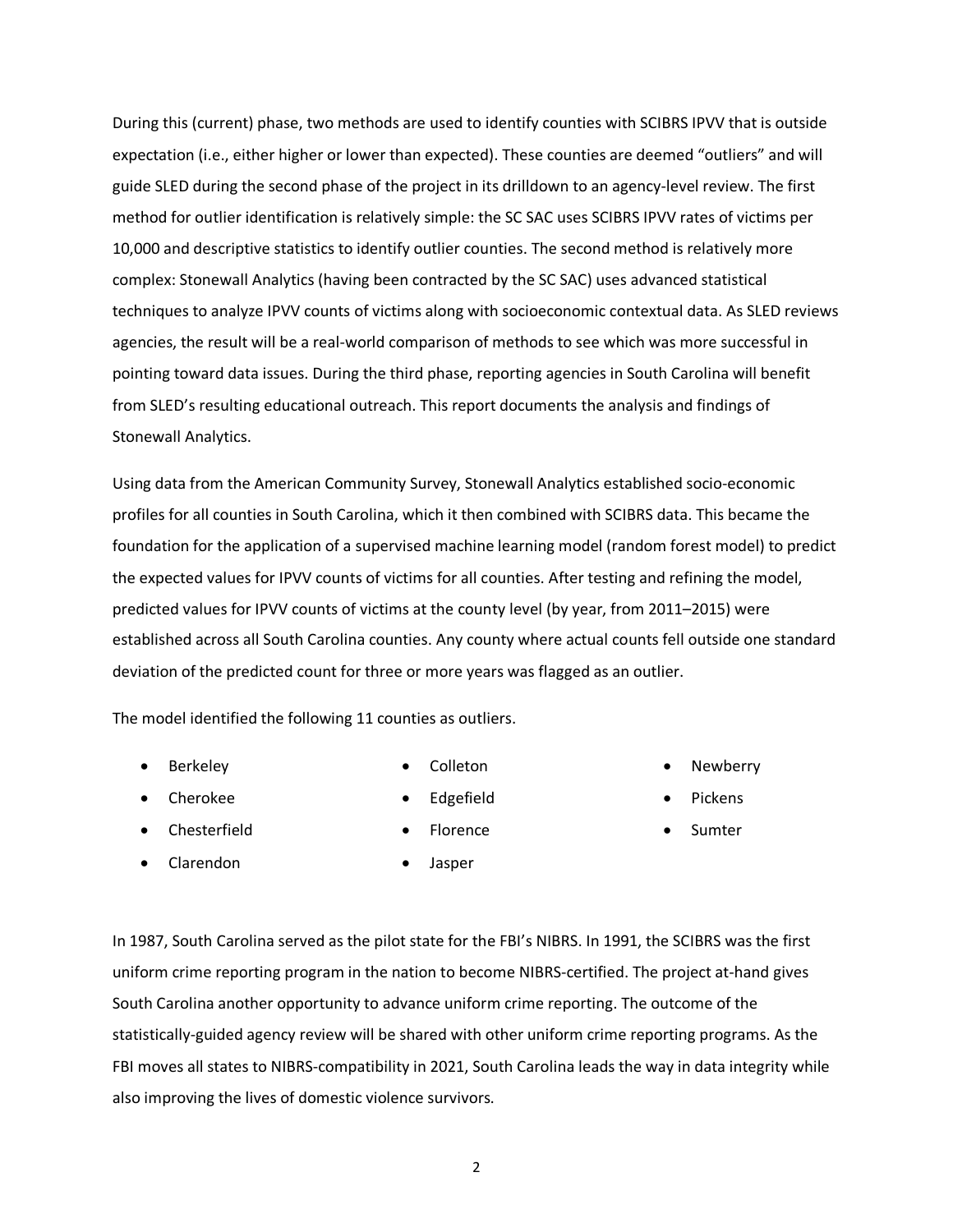# CONTENTS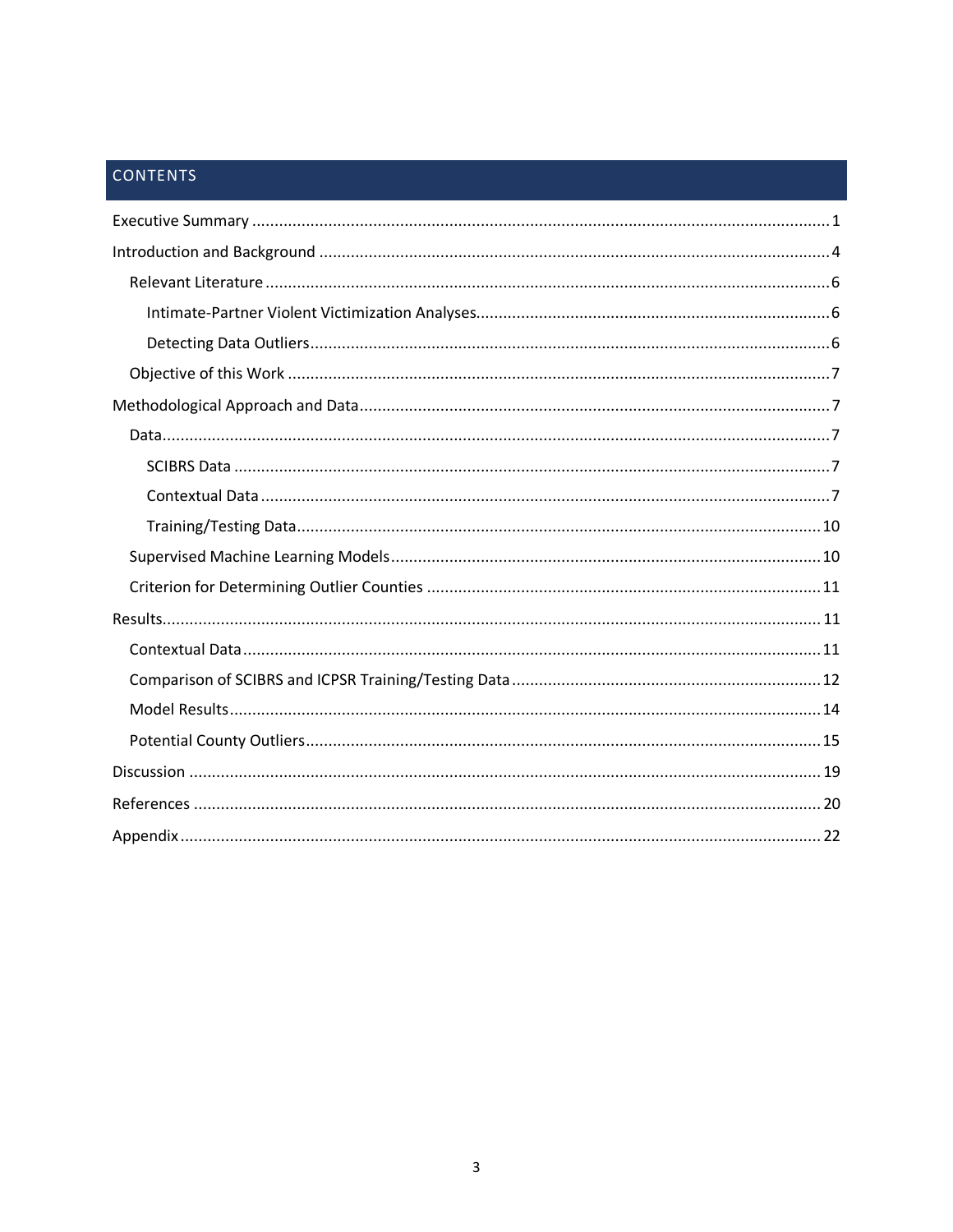### INTRODUCTION AND BACKGROUND

The South Carolina Law Enforcement Division (SLED) manages the South Carolina Incident-Based Reporting System (SCIBRS)—which is National Incident-Based Reporting System (NIBRS)-certified by the Federal Bureau of Investigation (FBI). Basically, the SCIBRS contains information about crime in South Carolina: it results from South Carolina's approximately 275 law enforcement agencies reporting information about victim, offense, offender, and arrestee (if applicable) for all criminal incidents known to police. The result is a rich set of crime data unparalleled in criminal justice data collection. SLED provides support to law enforcement agencies through auditing, training, and guidance on coding individual incidents. SLED also stores every incident submitted by the law enforcement agencies on a state repository and submits those same incidents to the FBI.

Currently, fourteen of the SCIBRS offense categories require reporting the victim-to-offender relationship, which (as of 2015) can include the following five intimate relationships: spouse, ex-spouse, common-law spouse, (ex-)boy/girlfriend, same-sex relationship. Information about offenses coupled with victim-to-offender intimate relationships means that the SCIBRS can be used to study domestic violence. As a NIBRS-certified system, its crimes are categorized by general definitions; thus, the SCIBRS provides a unique opportunity to study domestic violence across jurisdictions—independent of statutory differences.

The South Carolina Governor's Domestic Violence Task Force identified the SCIBRS as the primary source for domestic violence data. As such, it is of paramount importance that the integrity of the SCIBRS data be ensured. Quality data is best placed to guide policy and the distribution of resources for criminal justice agencies, government institutions, and nonprofit organizations in their mission to aid domestic violence victims. An essential element of this endeavor must be the assurance that the quality of SCIBRS reporting is consistent across jurisdictions.

Because limited resources render it infeasible for SLED to visit all 275 reporting agencies, the South Carolina Statistical Analysis Center (SC SAC) designed a three-phase research project to aid SLED in its effort to ensure integrity of the SCIBRS data. In the first phase, the SC SAC's project focuses on a specific kind of domestic violence: intimate-partner violent victimization (IPVV) as recorded in the SCIBRS. The SC SAC defines SCIBRS IPVV as any crime in which the victim recorded in the SCIBRS is an intimate partner of the offender (as defined above), and the offense recorded in the SCIBRS is a crime recognized by the FBI as 'violent' (i.e., murder, sexual battery, robbery, aggravated assault).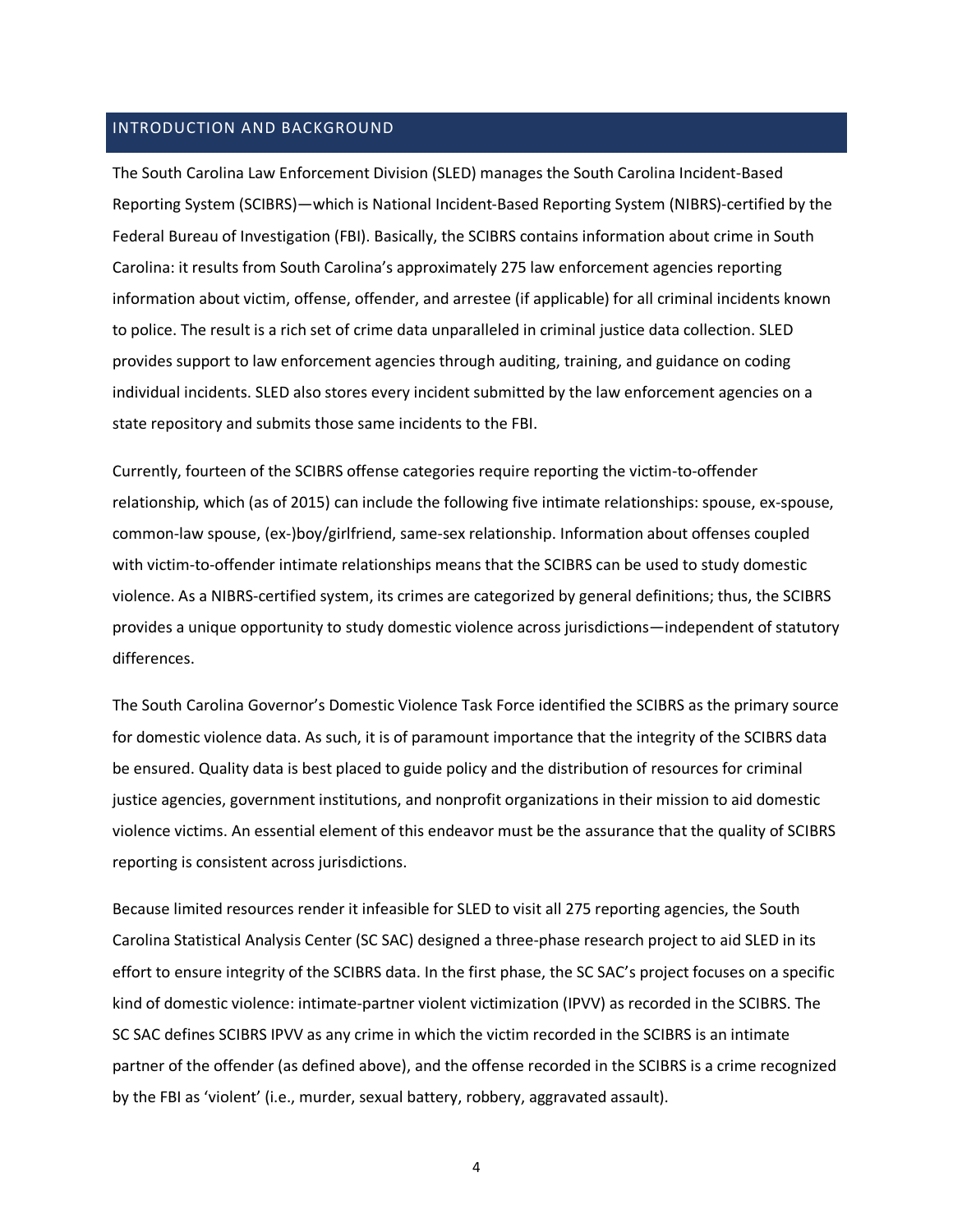During this (current) phase, two methods are used to identify counties with SCIBRS IPVV that is outside expectation (i.e., either higher or lower than expected). These counties are deemed "outliers" and will guide SLED during the second phase of the project in its drilldown to an agency-level review. The first method for outlier identification is relatively simple: the SC SAC uses SCIBRS IPVV rates of victims per 10,000 and descriptive statistics to identify outlier counties. The second method is relatively more complex: Stonewall Analytics (having been contracted by the SC SAC) uses advanced statistical techniques to analyze IPVV counts of victims along with socioeconomic contextual data. As SLED reviews agencies, the result will be a real-world comparison of methods to see which was more successful in pointing toward data issues. During the third phase, reporting agencies in South Carolina will benefit from SLED's resulting educational outreach. This report documents the analysis and findings of Stonewall Analytics.

An outlier is an observation that deviates from other observations in the sample from which it exists (1). Outliers in data are problematic, as they can misinform decisions made with data, draw into question the validity of the entire data, and can bias results of quantitative analyses. Outliers are caused by mechanical faults, fraudulent behavior, human error, instrument error, or can be naturally occurring in the population (1). Any findings based on analyses conducted with data containing outliers can have skewed coefficient estimation, prediction, and hypothesis tests (2). The intent of this project is to identify county outliers without considering the reason or cause.

This project represents the initial phase of an attempt to establish a methodology by which uniform crime reporting programs could readily identify counties that may be more likely to have data quality issues. If successful, this methodology could be used by all such programs to allow for a more focused and efficient assessment of data quality associated with IPVV.

In 1987, South Carolina served as the pilot state for the FBI's NIBRS. In 1991, the SCIBRS was the first uniform crime reporting program in the nation to become NIBRS-certified. The project at-hand gives South Carolina another opportunity to advance uniform crime reporting. The outcome of the statistically-guided agency review will be shared with other uniform crime reporting programs. As the FBI moves all states to NIBRS-compatibility in 2021, South Carolina leads the way in data integrity while also improving the lives of domestic violence survivors.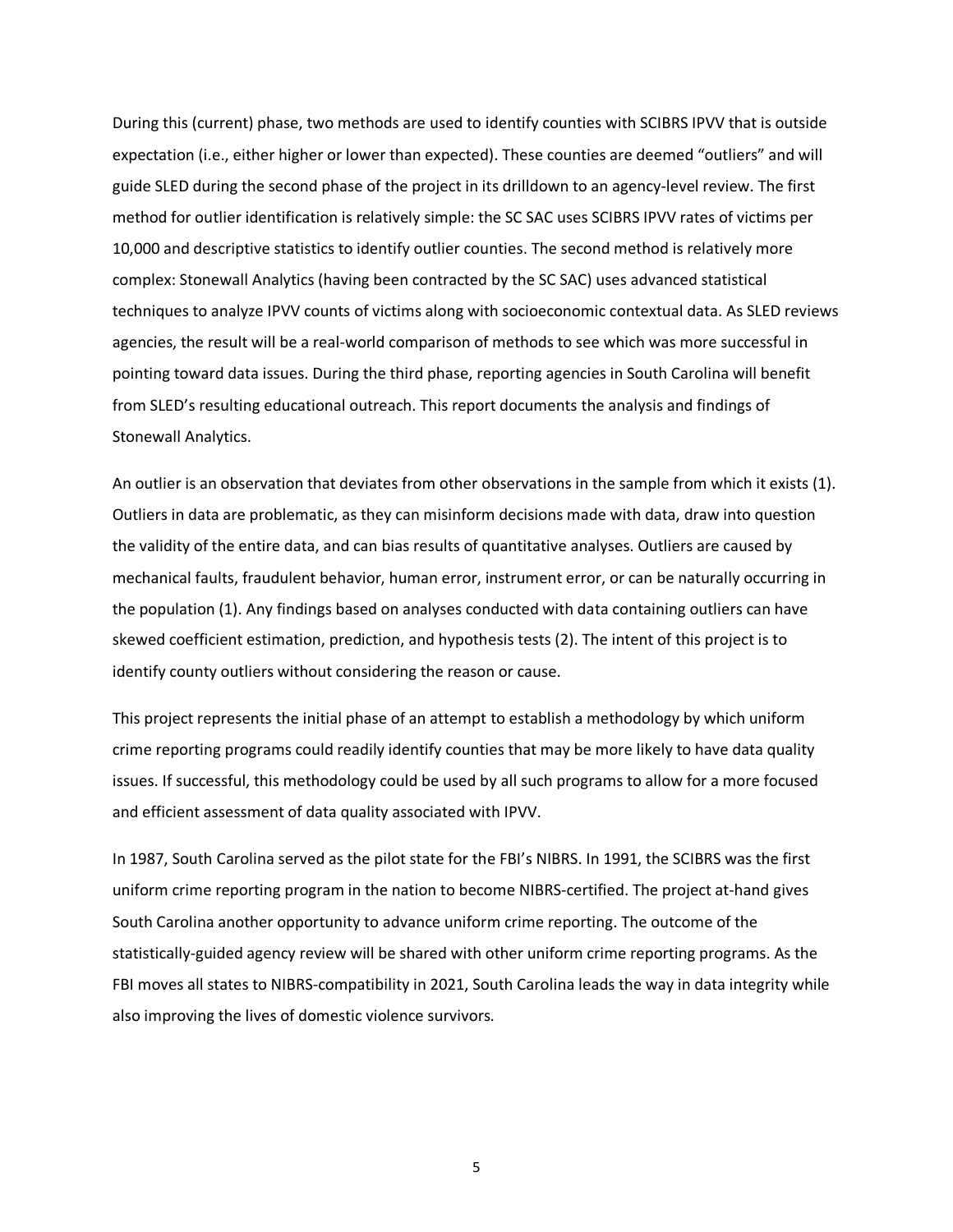#### RELEVANT LITERATURE

The literature review covers two domains—the first is on analyses related to IPVV, while the second covers methodologies related to detecting outliers. This literature review is not an exhaustive collection of prior work, but rather a robust primer to orient the reader to prior work and to set the stage for the methods and findings in this project.

#### INTIMATE-PARTNER VIOLENT VICTIMIZATION ANALYSES

Prior studies have examined IPVV at the individual level (3), the county-level (4, 5), the neighborhoodlevel (6), and a hybrid mix between individual- and structural-level factors (7). Contextual data at the county level or census-tract level have been used to examine the factors associated with IPVV (8). IPVV primarily affects young women in their adolescence to early adulthood, usually within the realm of cohabitation with others and involves physical, sexual, or emotional abuse (9). In counties with women in powerful positions (positions of leadership in business or government), there is a marked decrease in the risk of IPVV (10). Other factors statistically associated with IPVV can include poverty-related measures, race, and ethnicity (5). Among perpetrators, factors such as employment and educational level have been shown to be associated with higher IPVV rates (11). For perpetrators that are Hispanic young adults, the degree of acculturation with community is significantly associated with attitudes related to IPVV (12).

#### DETECTING DATA OUTLIERS

Prior analyses have applied quantitative measures to predict repeat incidents of IPVV, but no prior studies to our knowledge were aimed at addressing the quality or integrity of the data itself (13). Some standard methodologies for examining outliers involve examining the dispersion (i.e., standard deviation) around the mean and identifying observations falling outside a specified range or confidence interval (14). The application of machine learning principles is another approach that is gaining popularity in outlier detection analysis—specifically the use of supervised machine learning (15, 16). Although popularity is growing in machine learning principles, as with all quantitative methodologies, they are not without their drawbacks. These tools and techniques, while robust and popular, have limitations, especially in the order in which they are employed, and in developing training and testing data splits for modelling (17).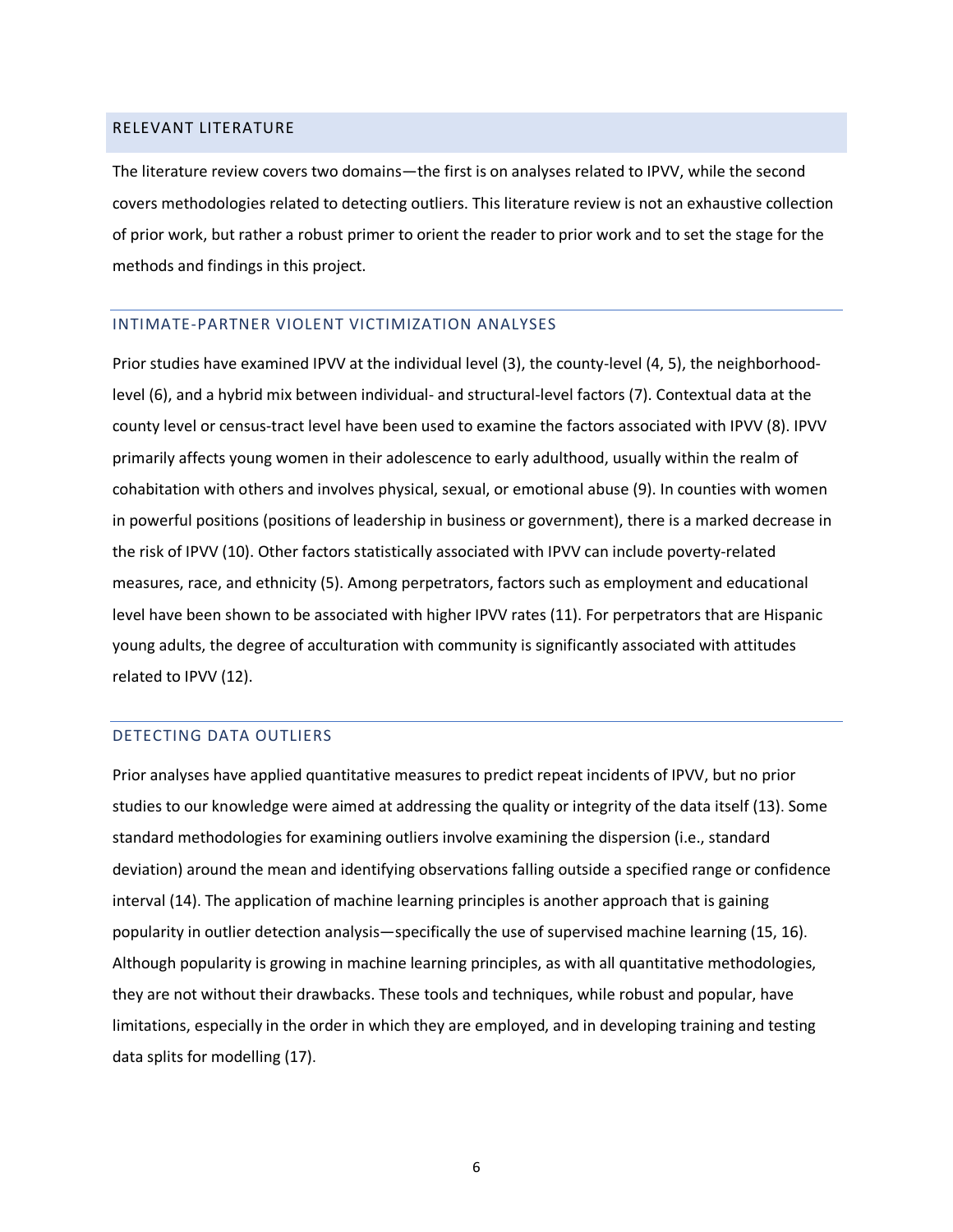#### OBJECTIVE OF THIS WORK

The objective of this work is two-fold. The first objective is to develop a quantitatively based model that can be applied to identify counties that are outliers in terms of IPVV count reporting. The second objective is to apply the model and criterion to identify counties that are outliers for IPVV count reporting. This report can provide the framework for monitoring the quality and integrity of this data going forward—in South Carolina and potentially in other states.

#### METHODOLOGICAL APPROACH AND DATA

This section describes the overall methodological approach, the data used, and the quantitative models employed in this analysis.

#### DATA

This project used SCIBRS data<sup>1</sup> and contextual data gathered from the United States Census Bureau (American Community Survey), and the United States Department of Agriculture. National, county-level arrest data for 2011 from the Inter-University Consortium for Political and Social Research (ICPSR) was used for training, testing, and validation of the statistical models.

#### SCIBRS DATA

The SCIBRS data included variables related to IPVV for all 46 counties in South Carolina from 2011–2015. The unit of analysis for the SCIBRS data was county-year (i.e., each variable was provided for the specific year, ranging from 2011–2015). For the statistical models, the outcome (or dependent) variable was the count of SCIBRS IPVV victims. All variables corresponding to crimes were reported as raw numbers, rather than normalized rates.

#### CONTEXTUAL DATA

Contextual data involving the county-level data from the American Community Survey (ACS) was obtained through the US Census Bureau. The ACS contains county-level information on gender, age, education, race, ethnicity, income, labor force status, and residence, among others (18). The ACS is

<sup>&</sup>lt;sup>1</sup> SCIBRS data downloaded as of July 14, 2017.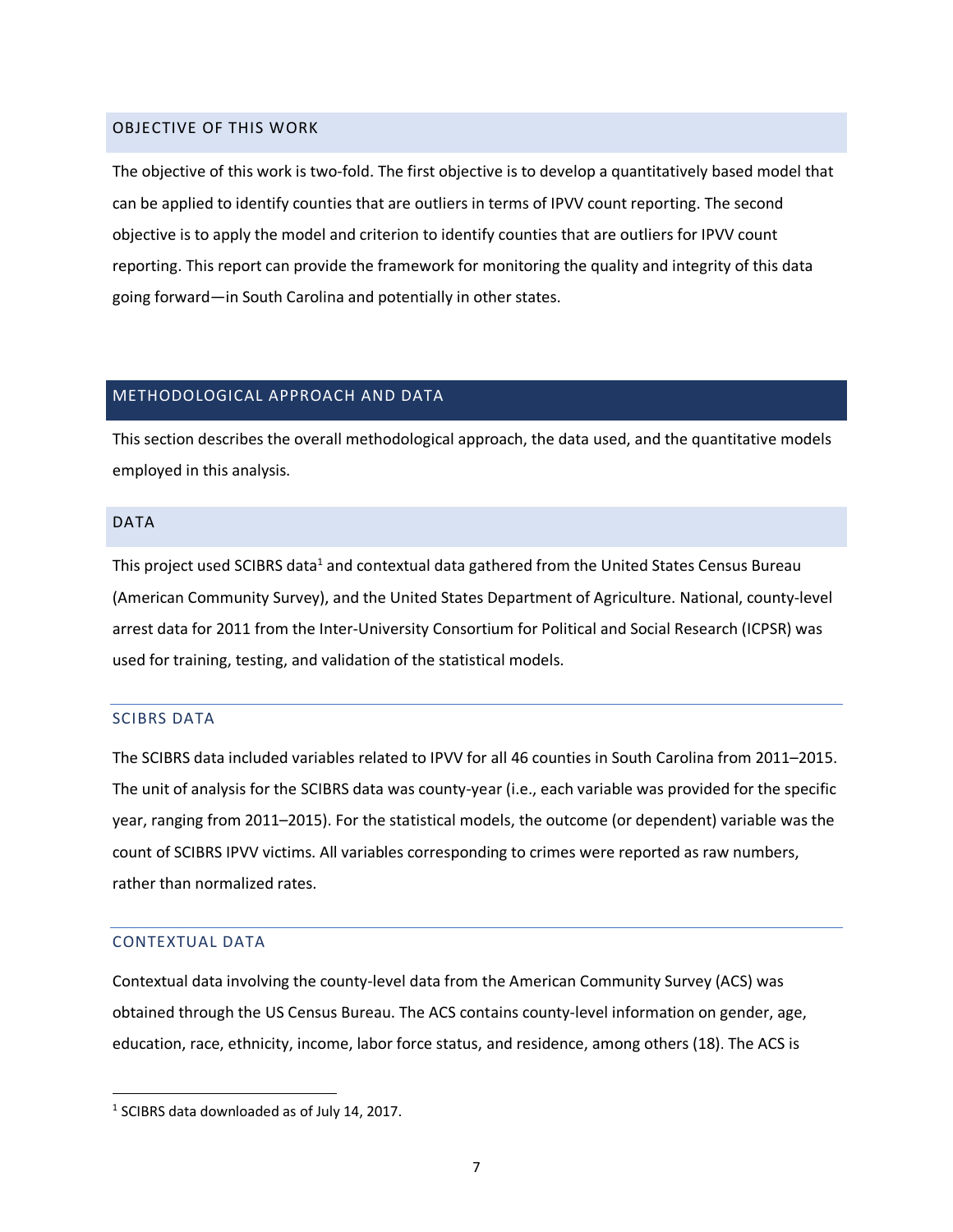published in 1-year, 5-year, and supplemental estimates. The typical cutoff for a 1-year estimate is a population area of at least 65,000 individuals. Since some counties in South Carolina have a population less than 65,000, use of the 5-year estimates were used. The ACS has an annual data release for the fiveyear estimates, which include data for the previous five years. Figure 1 provides a schematic for how the data and the 5-year estimates were aligned for the 2011–2015 time period.



#### **Figure 1: Aligning ACS and SCIBRS Data**

Source: Stonewall Analytics

The literature indicated specific variables that were associated (statistically) with IPVV at the county level. We chose to include the following variables from the ACS: $2$ 

 $2$  The bold, square brackets indicate the shortened variable name used in the analysis with the statistical software (R). Of note, all variable names were in lowercase format for ease of typing within the statistical software—here, the names are presented in lowercase format for consistency.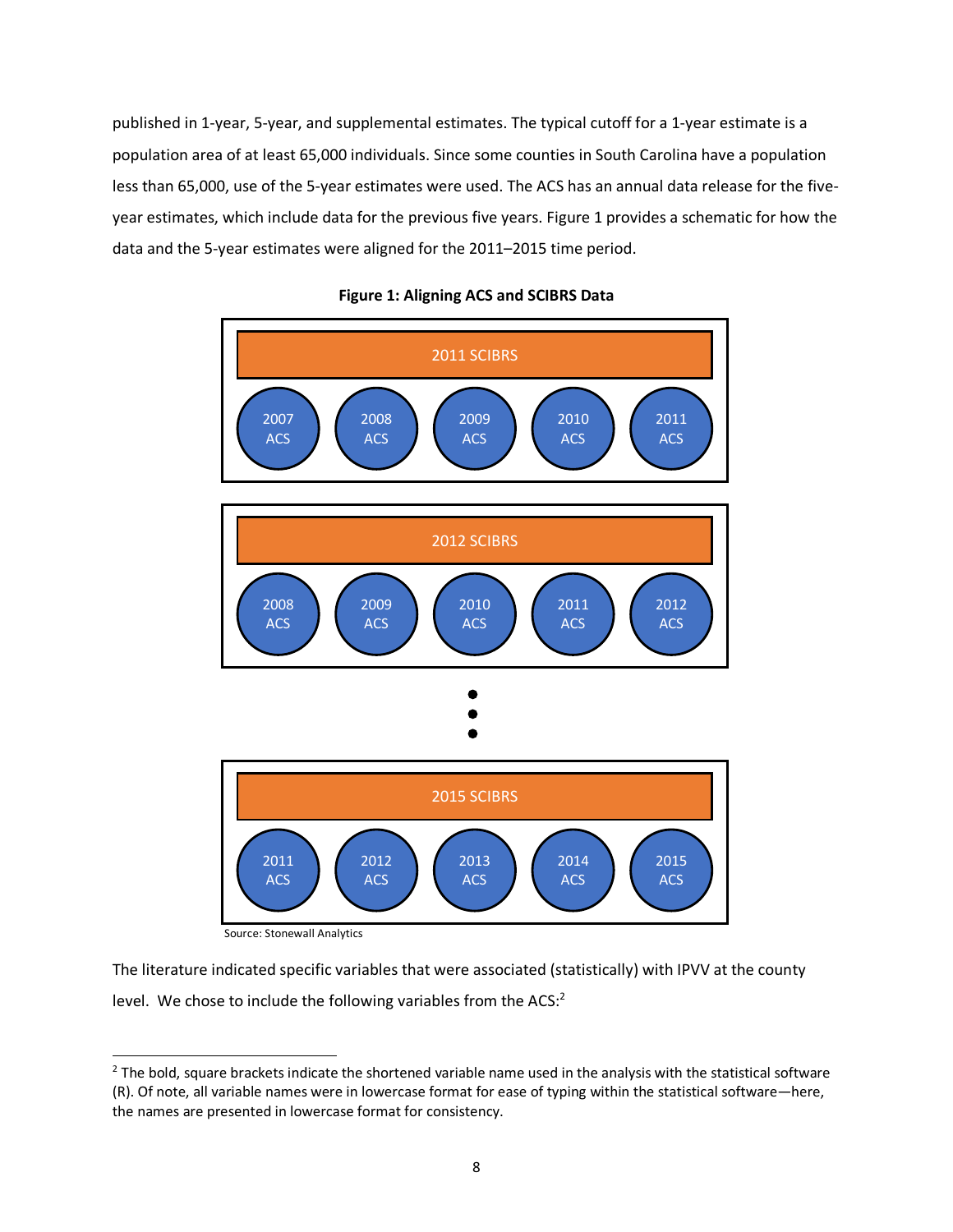- Median household income in the past 12 months (inflation-adjusted dollars) [**median hh inc**]
- Average household size of occupied housing units by tenure **[avg\_house\_size]**
- Gini Index **[gini\_index]**
- Hispanic or Latino origin [**hispanic**]
- Poverty status in the past 12 months of families by household type by tenure

### **[poverty\_status\_population]**

- Presence of own children under 18 years of age for females 20 to 64 years **[fem\_20to64\_wchild]**
- Race (White alone) **[white]**
- Race (Black or African American alone) **[black]**
- Receipt of Supplemental Security Income (SSI) **[receiving ssi]**
- Sex (gender) **[male] [female]**
- Total population **[total\_pop]**
- Bachelor's degree or higher **[educ\_bach]**
- Drive to work **[drive]**
- Women who had a birth in the past 12 months **[birth\_last\_yr]**
- Total working population **[tot\_working\_pop]**
- Male worked in the past 12 months (16–64 years) **[male\_worked]**
- Female worked in the past 12 months (16–64 years) **[female\_worked]**
- Marital Status **[married]**
- Divorced **[divorced]**

While the variables above are straightforward in their interpretation, the Gini Index is an economical measure. This index provides a measure of wealth inequality across a community and ranges between zero and one. An index of zero represents equality, whereas an index of one represents maximum inequality. The list above contains 19 variables from ACS. <sup>3</sup> In addition to ACS data, prior research had incorporated Urban Rural Continuum Codes from the US Department of Agriculture (4), however because the variable does not change during the time-period of the analysis it was not included.

 <sup>3</sup> In the initial stages of analysis (involving exploratory data analysis), several other variables were included, but as the statistical models were developed, they were excluded from the final phases of analysis.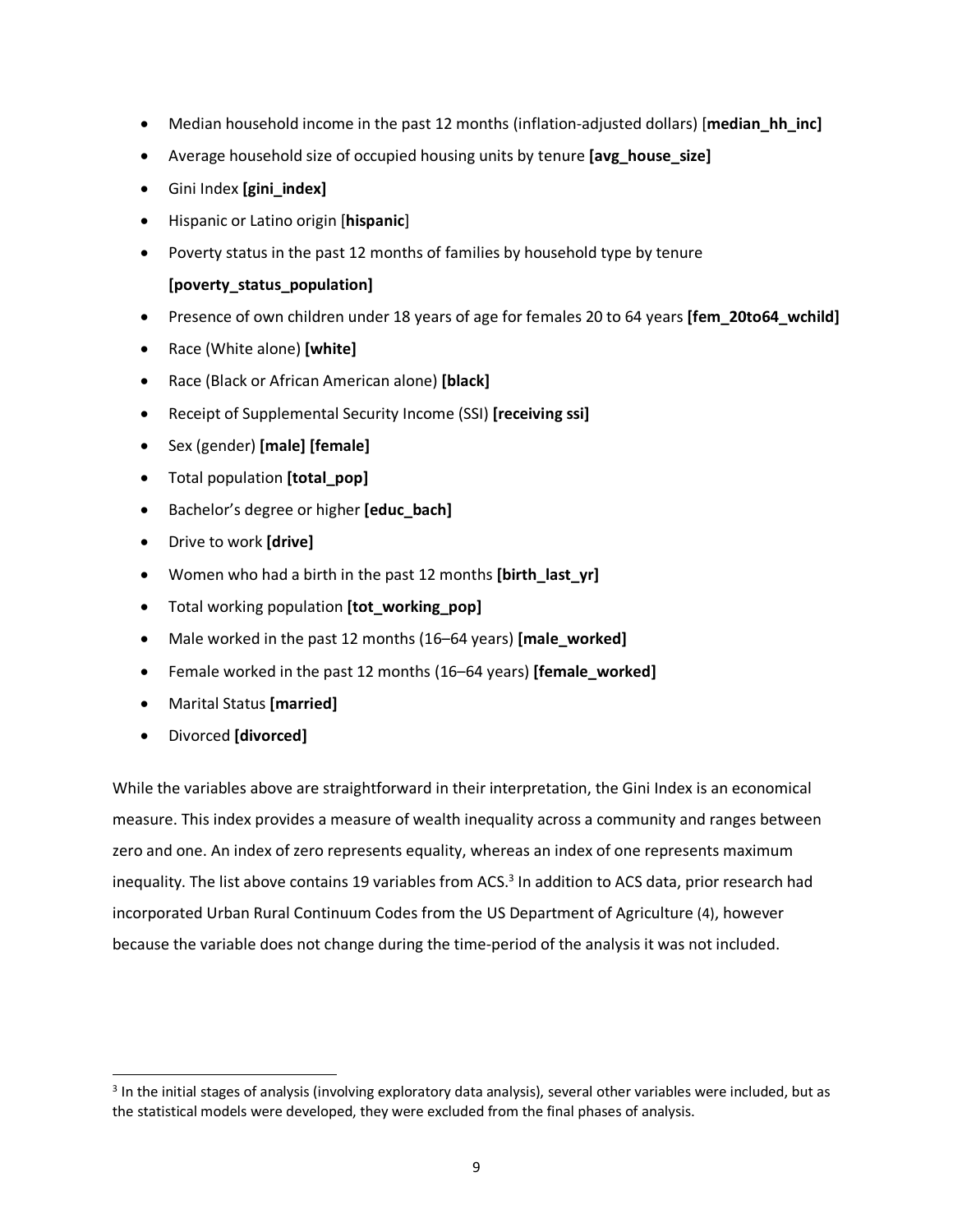#### TRAINING/TESTING DATA

To train and test the statistical models, it became necessary to incorporate data that could be used as a proxy for the SCIBRS IPVV count. As IPVV counts were not available in the training dataset, a proxy variable served as a bridge to the training and testing datasets. Through exploratory data analysis, the aggravated assault arrest variable from the national ICPSR data was identified as a close match to the SCIBRS IPVV.<sup>4</sup> Table 1 and Figure 3 (see the Results section), respectively, outline the descriptive statistics and distribution for these two variables.

#### SUPERVISED MACHINE LEARNING MODELS

As the goal of this phase of the project is to identify outlier counties, the use of a supervised machine learning model became the most suitable approach, since testing and training data were readily available. Machine learning can be divided into two domains—the first is supervised machine learning, and the second is unsupervised machine learning. For supervised machine learning, the outcome of interest is known to the researcher, whereas with unsupervised machine learning, the outcome is unknown to the researcher. Classifying the species of a flower based upon flower characteristics is an example of supervised machine learning. Researchers already know the species of flowers, but would use supervised machine learning to correctly classify any additional flowers whose species had not been identified. In an unsupervised machine learning model, researchers would not know each flower's species, and would employ the model to cluster flowers into separate groups based upon their known characteristics.

The overall approach with machine learning is to develop a robust model using a training, or practice, dataset. The model developed with the training dataset is then evaluated with a testing dataset. In most cases, a dataset is statistically split at random into a testing dataset and training dataset. For this project, the machine learning model was developed with the training dataset, evaluated with the testing dataset,<sup>5</sup> and then applied to the SCIBRS dataset.

Three separate supervised machine learning models were initially created and evaluated with respect to the training and testing data. These models included a decision tree regression model, a random forest

 <sup>4</sup> The Results section presents the findings that compares the suitability of these two datasets for substitution/proxy.

<sup>&</sup>lt;sup>5</sup> Training and testing were done using the ICPSR data.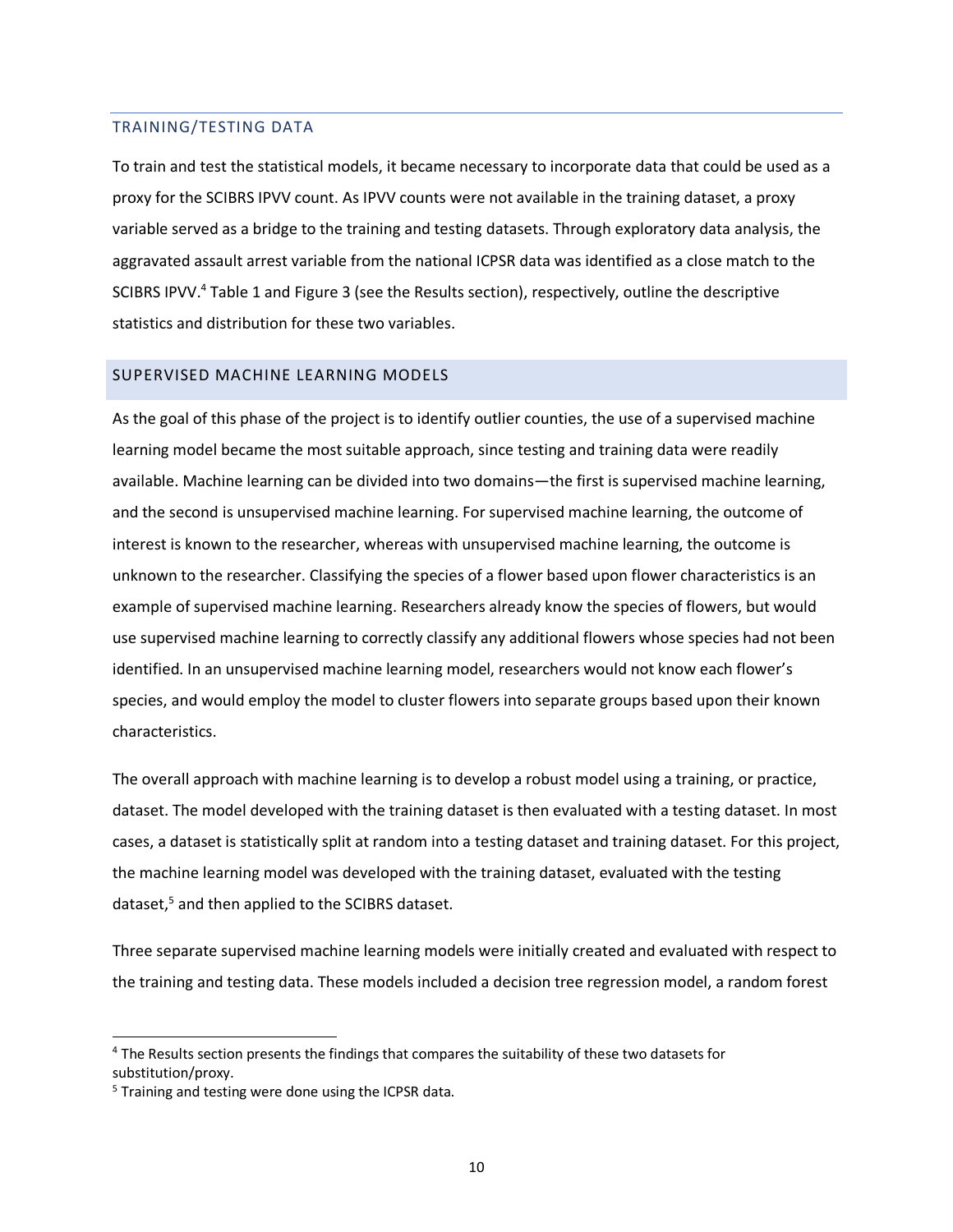regression model, and a generalized boosted regression model.<sup>6</sup> All syntax for the analysis is contained in an appendix to this document. Data for the training and testing models, and data that combine SCIBRS variables along with contextual variables, are available for download.<sup>7</sup> After testing and review, the random forest model was used as the final model in identifying potential counties for outliers. Random forest models tend to avoid model overfitting, are easy to interpret, and are completed quickly.

#### CRITERION FOR DETERMINING OUTLIER COUNTIES

In addition to running the machine learning model on the county-level data for 2011, 2012, 2013, 2014, and 2015, a criterion was needed to classify a county as a potential outlier, because in one year the county might fall within the expected range of the model, whereas in other years it might not. A county was flagged as a potential outlier if three or more of its county-years fell outside of one standard deviation of the predicted result, either higher or lower than expected. This criterion was tested for its sensitivity (i.e., a county was also flagged if it exceeded two standard deviations).

#### RESULTS

This section presents the descriptive statistics of the SCIBRS data, the contextual data, and the training and testing data for the random forest model, along with findings of potential outlier counties.

#### CONTEXTUAL DATA

Prior published literature has incorporated county-level contextual data from the ACS with research involving IPVV. A number of iterations involving exploratory data analysis and descriptive statistics were performed to examine the behavior of the contextual variables. Figure 2 presents a correlation matrix in a graphical form, referred to as a "correlogram" (19). This correlogram includes the contextual ACS data, along with the proxy variable (Aggravated Assault) from the training/testing ICPSR dataset. Performing a correlation analysis of variables from separate data sources is an important component to exploratory data analysis to examine the linear dependence between two variables. Here, the correlation coefficients are presented as pies. The color of the pie indicates the direction of the relationship (blue for positive, purple for negative). The size of the pie indicates the magnitude of the correlation

 $6$  All models and statistical analysis were performed using R, and specific packages within R include tree, randomForest, and gbm.

<sup>7</sup> https://www.stonewallanalytics.com/southcarolina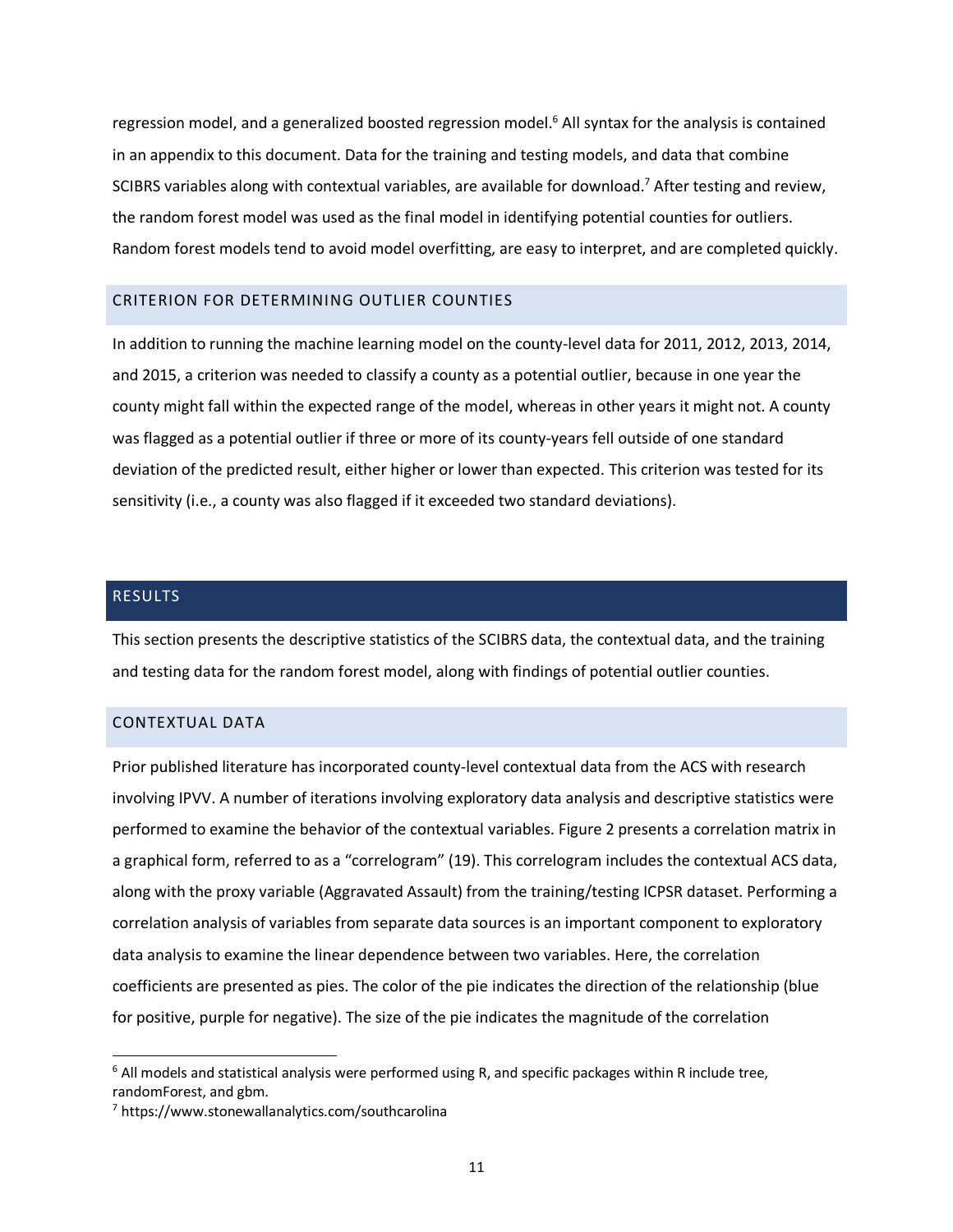coefficient. For example, looking at the variable labels along the diagonal axis, Median Income has eight pies associated with other variables (these other variables correspond to the horizontal axis. When two variables intersect across the diagonal and horizontal axes, the pie represents the correlation coefficient for these two variables. Returning to Median Income, the correlation coefficient is 1 with itself, and the remaining variables (Population, Poverty Status, Receiving SSI, White, Women with Children, Working Men, and Working Women) are positive and have corresponding correlation coefficients less than 0.25. What is readily apparent is the relatively strong degree of correlation among ACS variables, and the contrast of the same strength of relationship among the training/testing outcome variable.



#### **Figure 2: Correlogram for Variables of Interest**

Source: Stonewall Analytics

## COMPARISON OF SCIBRS AND ICPSR TRAINING/TESTING DATA

The training/testing data acquired from ICPSR for all counties throughout the United States in 2011 would be of little use if the data did not share similar behavior and correspond well with the SCIBRS data. Through exploratory data analysis, the aggravated assault arrest variables from the training/testing data was a close match to the smart total variable from the SCIBRS data. Table 1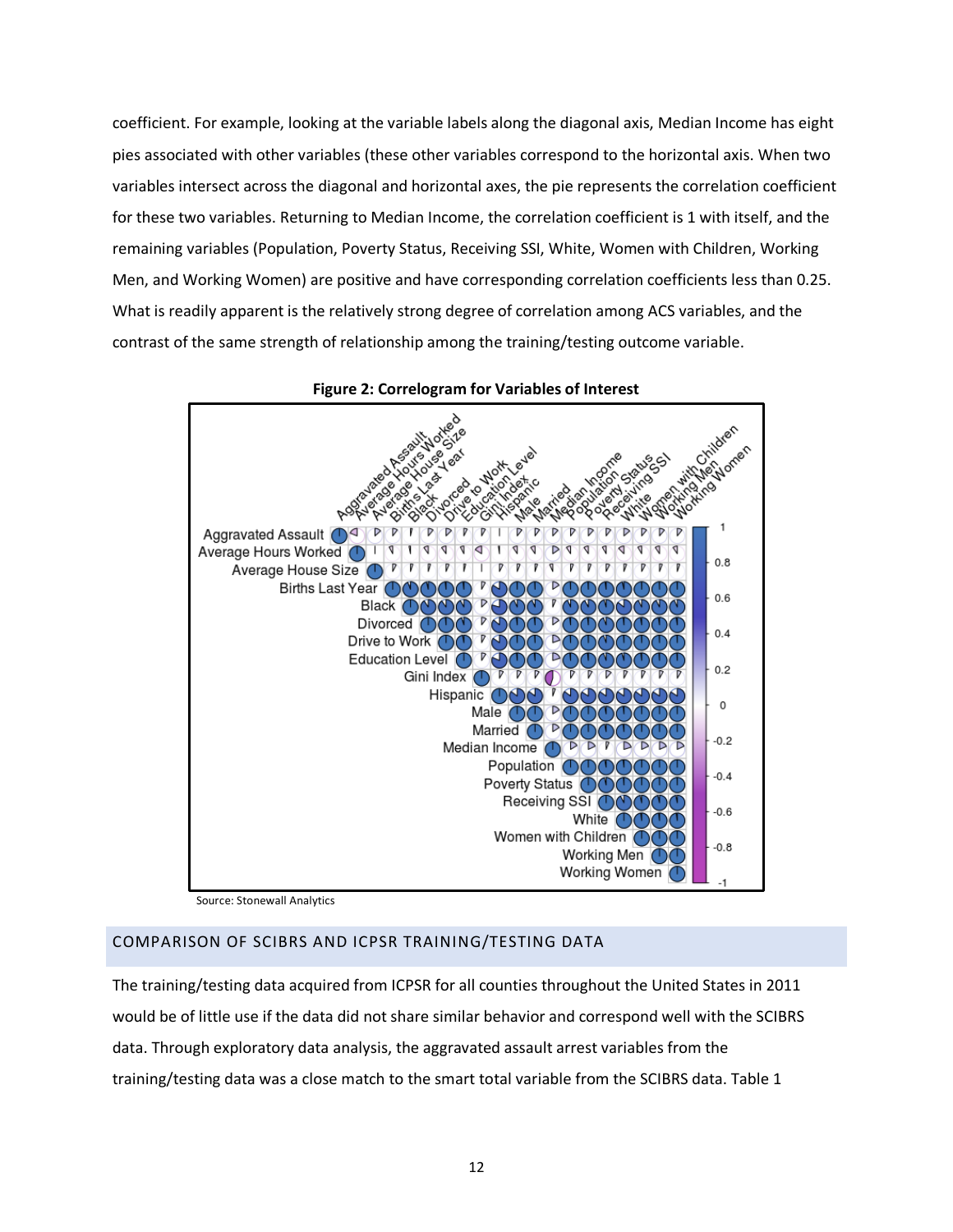provides an overview of descriptive statistics comparing the training/testing and the SCIBRS data for the outcome variables of interest.

|                             | <b>SCIBRS</b> | <b>SCICPSR</b> |
|-----------------------------|---------------|----------------|
| Minimum                     | 7             | 8              |
| 25 <sup>th</sup> Percentile | 31            | 41             |
| Median                      | 59            | 69             |
| Mean (SD)                   | 119 (145)     | 139 (156)      |
| 75 <sup>th</sup> Percentile | 141           | 174            |
| Maximum                     | 679           | 699            |

#### **Table 1: Comparison of SCIBRS and the ICPSR Training/Testing Data (2011)**

Source: Stonewall Analytics

Figure 3 is a side-by-side density plot of the outcome variable from SCIBRS (2011 IPVV count), and the training/testing data from ICPSR (aggravated assault arrests in 2011 for South Carolina). Figure 3 demonstrates the distribution of these variables are similar in nature, although the SCIBRS data appears to have a greater density of counts between 0 and 200 when compared to the ICPSR data.



#### **Figure 3: Distributions for Variables of Interest**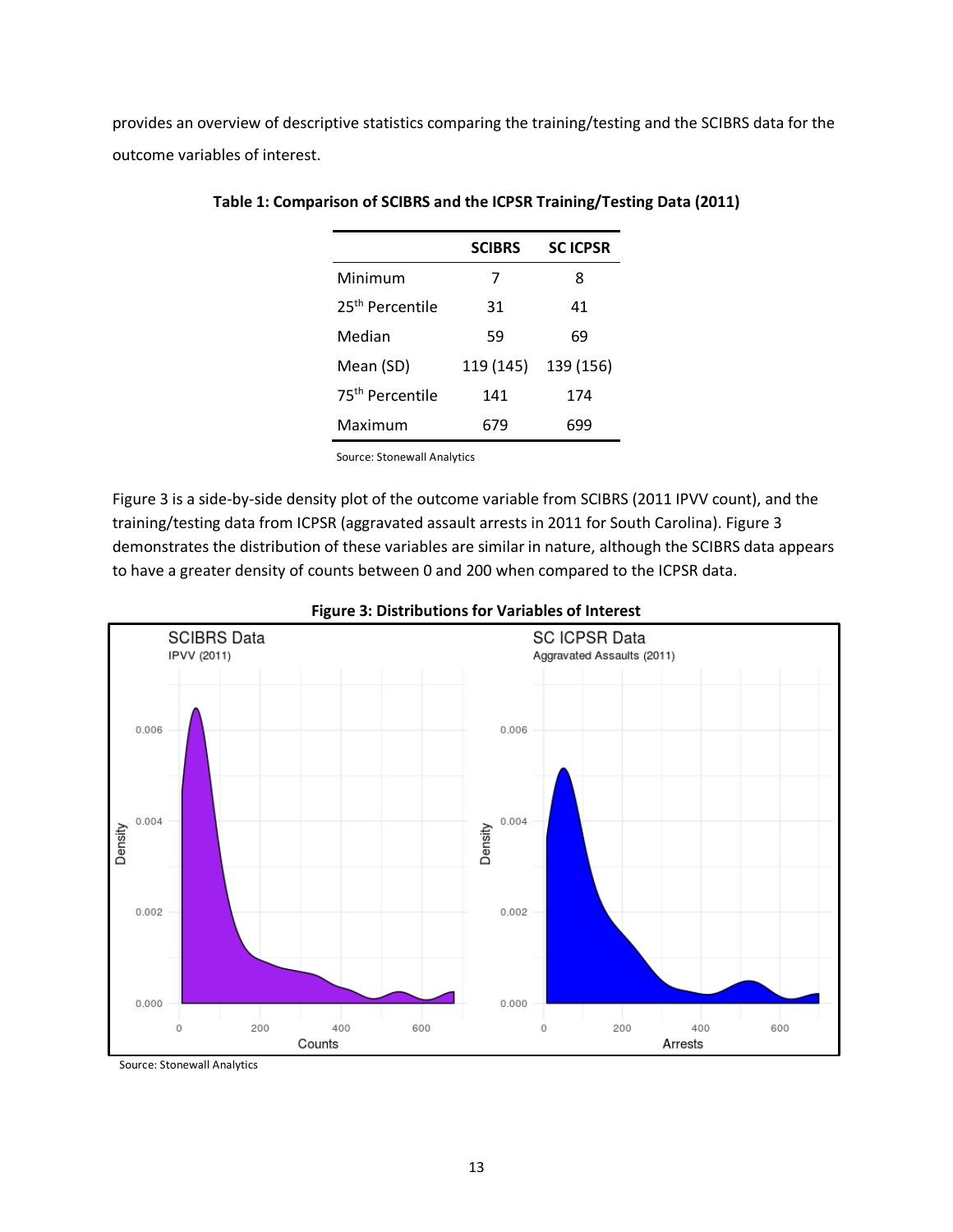Apparent in Figure 3 is the low proportion of counts in the ICPSR data that extend beyond 200 counts. This behavior is apparent in the training/testing data. Due to the low proportion of counts, during model selection and refinement it became necessary to exclude some county-years from predictions that were higher in nature in order to arrive at a model with predictive abilities. The cutoff for including counties was set at or below the 75<sup>th</sup> percentile of IPVV counts of victims reported by counties in South Carolina in 2011, which was 141. Due to this cutoff at the 75<sup>th</sup> percentile of SCIBRS data, the following nine counties were excluded in the analysis, since their reported counts exceeded this cutoff for three or more years in the available data.

• Anderson

• Greenville

• Richland

• Beaufort

• Horry

**Spartanburg** 

- Charleston
- Lexington

• York

## MODEL RESULTS

The supervised machine learning model was able to account for 45.6% of the variability in the dependent variable, in this case, the aggravated assault arrests for the training/testing dataset. The five most influential variables (in order) related to the number of arrests for aggravated assault with the training data included the number of residents receiving Supplemental Security Income (SSI) benefits, the number of black residents in the county, the median income for county residents, the number of married residents in the county, and the number of white residents in the county.<sup>8</sup> Figure 4 displays the variables of importance used in development of the machine learning model with the training data.

<sup>&</sup>lt;sup>8</sup> These variables were determined most important through the difference in the calculation of the percent increase in mean square error between the specific variable and random permutated variables.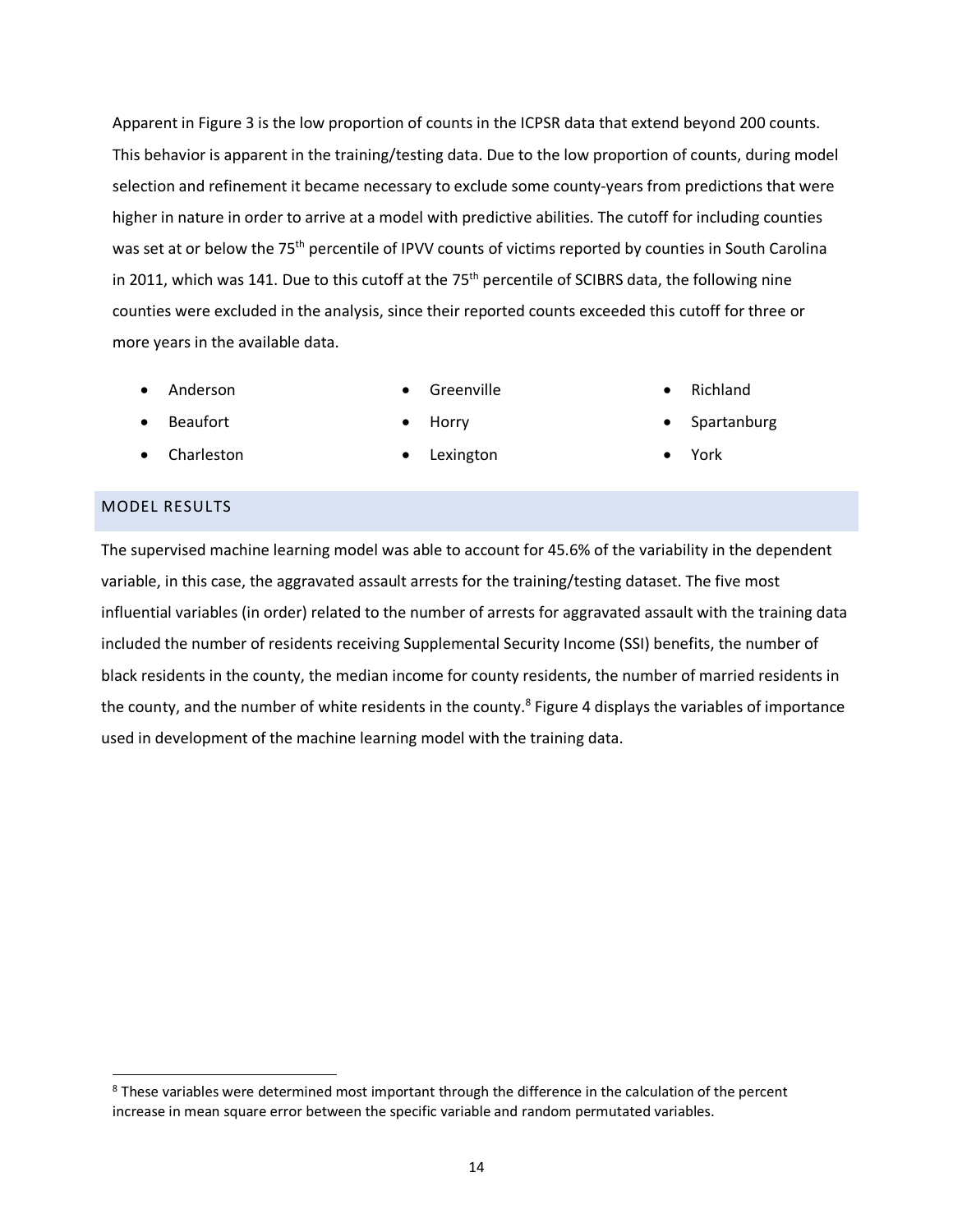



Source: Stonewall Analytics

# POTENTIAL COUNTY OUTLIERS

Our model identified 11 counties as potential outliers for incident reporting. Across all counties in the model, the average number of outlying years was 1.8, the standard deviation was 1.6, and the median was 2. The potential number of outliers across all counties for all years ranged from zero to five. Table 2 presents the county with the corresponding number of outlying years and the average difference (in absolute value) between the reported and predicted number of IPVV counts of victims.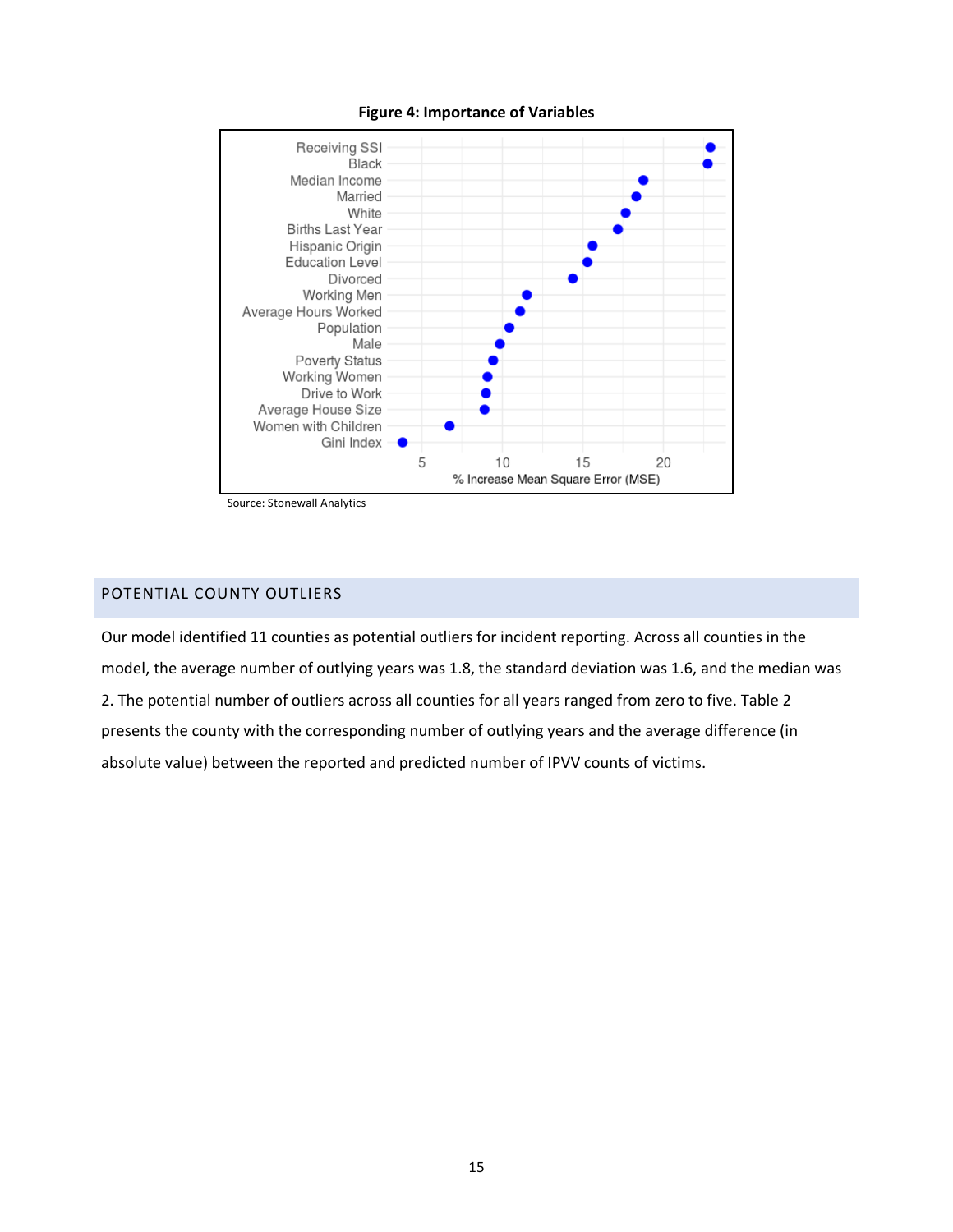|                 | Number of      |                   |
|-----------------|----------------|-------------------|
| County          | Outlying       | Average           |
|                 | Years          | <b>Difference</b> |
| Abbeville       | 0              | 13                |
| Aiken           | $\overline{2}$ | 19                |
| Allendale       | 0              | 9                 |
| <b>Bamberg</b>  | 0              | 11                |
| Barnwell        | 1              | 16                |
| <b>Berkeley</b> | 4              | 38                |
| Calhoun         | 0              | 3                 |
| Cherokee        | 4              | 32                |
| Chester         | 0              | 16                |
| Chesterfield    | 4              | 36                |
| Clarendon       | 4              | 26                |
| Colleton        | 4              | 27                |
| Darlington      | 1              | 22                |
| Dillon          | 0              | 11                |
| Dorchester      | $\mathbf 1$    | 13                |
| Edgefield       | 3              | 26                |
| Fairfield       | 0              | 9                 |
| Florence        | 3              | 34                |
| Georgetown      | $\overline{2}$ | 26                |
| Greenwood       | 0              | 14                |
| Hampton         | 0              | 9                 |
| Jasper          | 4              | 31                |
| Kershaw         | $\overline{2}$ | 15                |
| Lancaster       | $\overline{2}$ | 21                |
| Laurens         | $\overline{2}$ | 18                |
| Lee             | 0              | 16                |
| Marion          | $\overline{2}$ | 17                |
| Marlboro        | 0              | 9                 |
| McCormick       | 0              | 4                 |
| Newberry        | 5              | 35                |
| Oconee          | 2              | 17                |
| Orangeburg      | $\overline{2}$ | 20                |
| Pickens         | 5              | 31                |
| Saluda          | $\overline{0}$ | 9                 |
| Sumter          | 4              | 54                |
| Union           | 0              | 6                 |
| Williamsburg    | 1              | 20                |

**Table 2: County-Level Summary Model Performance9**

<sup>&</sup>lt;sup>9</sup> The average difference column in this table is rounded to the nearest whole number for the county-years included in the analysis. Some counties did not have all county-years included, as they fell outside of the 75th percentile cutoff.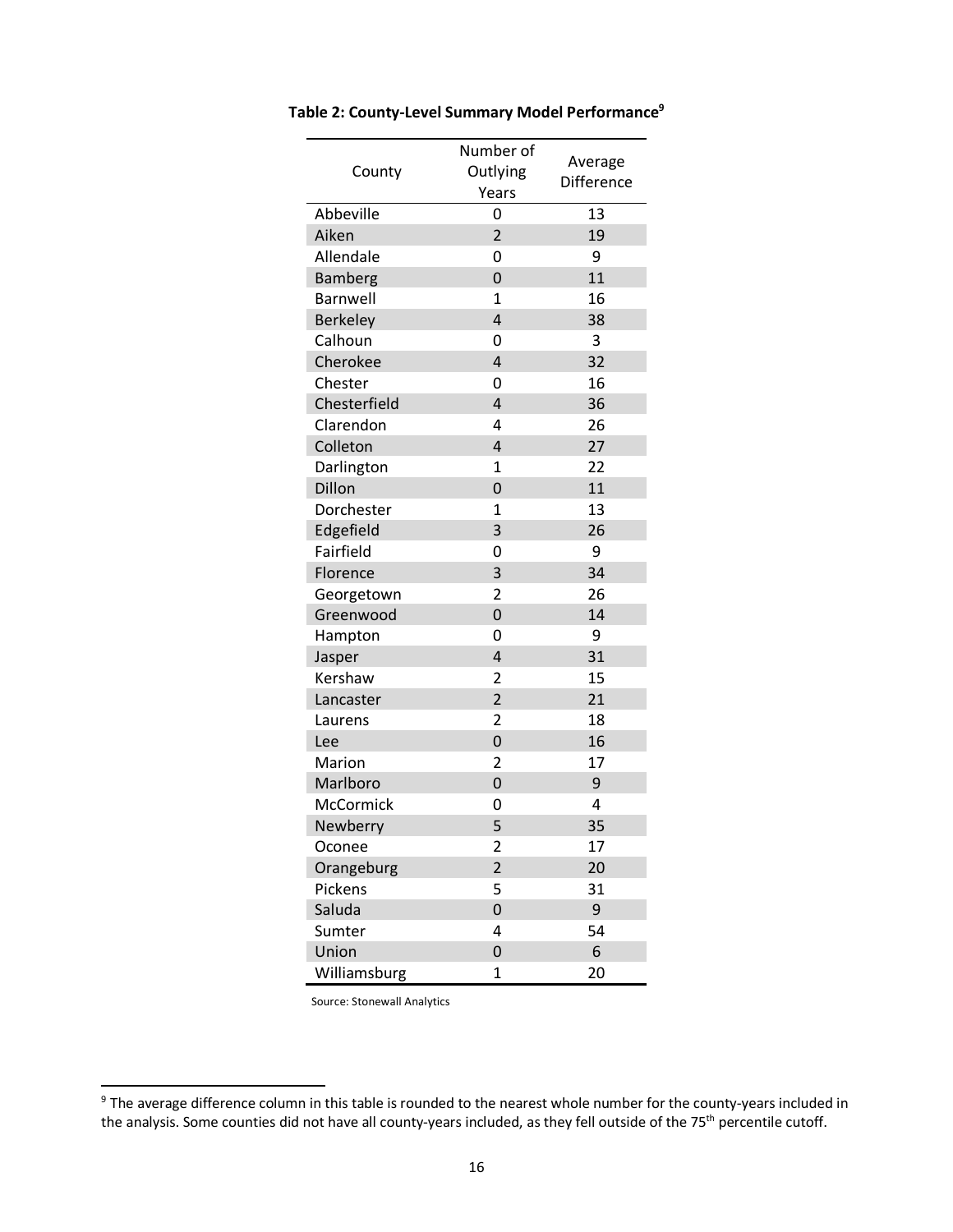Table 3 presents the counties that were identified as potential outliers. With the model and the outlier criterion, 11 counties were flagged as potential outliers. Seven of the 11 counties, on average, had lowerthan-expected reported counts. The remaining four counties had higher-than-expected reported counts. Across the five years stratified by county, the average difference between the reported and predicted counts ranged between 26 and 54 counts.

| County          | Average<br>Difference | Direction |
|-----------------|-----------------------|-----------|
| <b>Berkeley</b> | 38                    | Higher    |
| Cherokee        | 32                    | Lower     |
| Chesterfield    | 36                    | Lower     |
| Clarendon       | 26                    | Lower     |
| Colleton        | 27                    | Lower     |
| Edgefield       | 26                    | Lower     |
| Florence        | 34                    | Higher    |
| Jasper          | 31                    | Lower     |
| Newberry        | 35                    | Lower     |
| Pickens         | 31                    | Higher    |
| Sumter          | 54                    | Higher    |

| Table 3: Potential County Outliers <sup>10</sup> |  |
|--------------------------------------------------|--|
|--------------------------------------------------|--|

<sup>&</sup>lt;sup>10</sup> The average difference column is rounded to the nearest whole number. Due to rounding, minor differences may appear when comparing two or more tables in this report.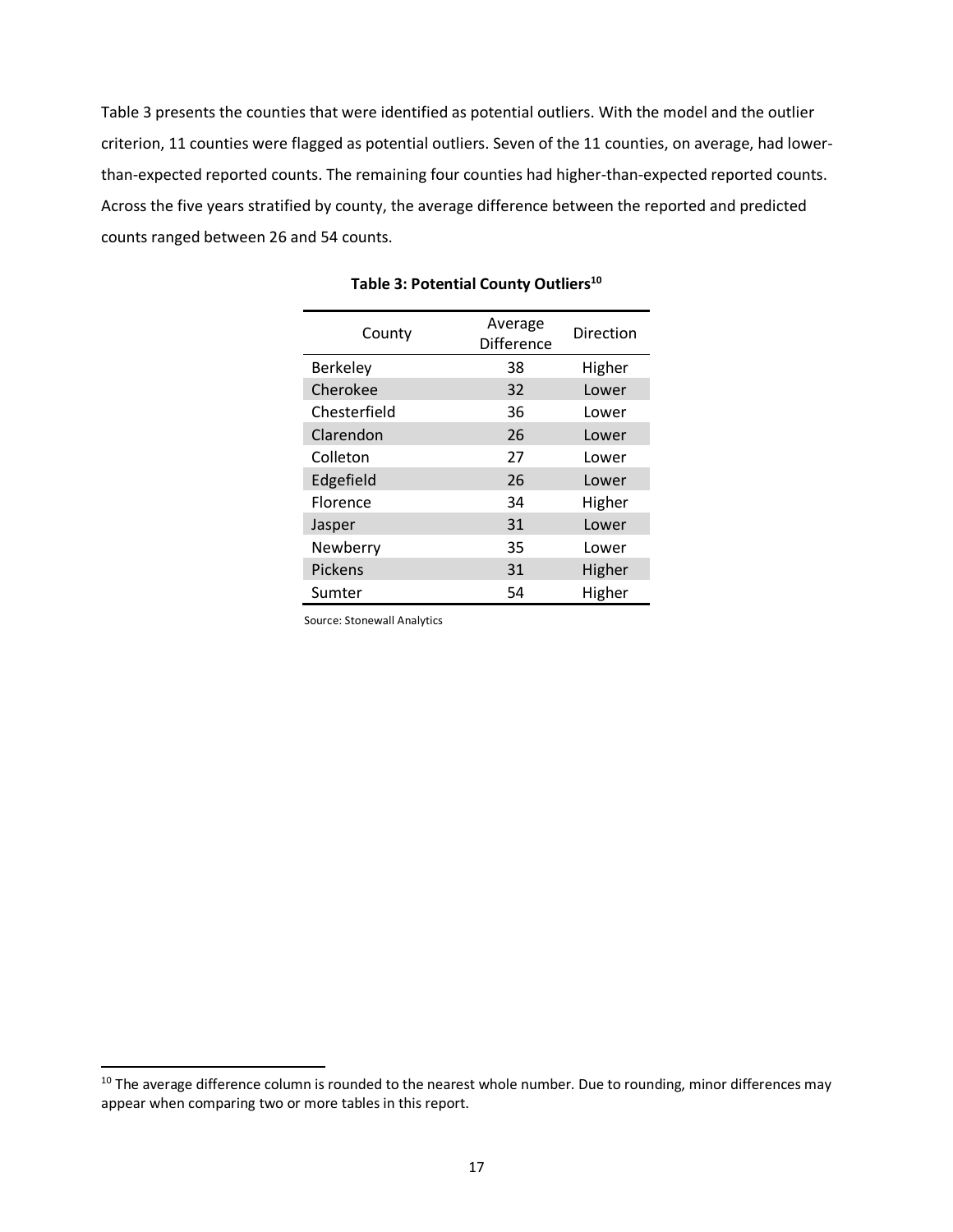Figure 5 displays the counties flagged as outliers. The color coding for the flagged counties corresponds the relation of reported values to predicted values: the lighter color purple indicates a lower reported value, and darker color purple indicates a higher reported value.



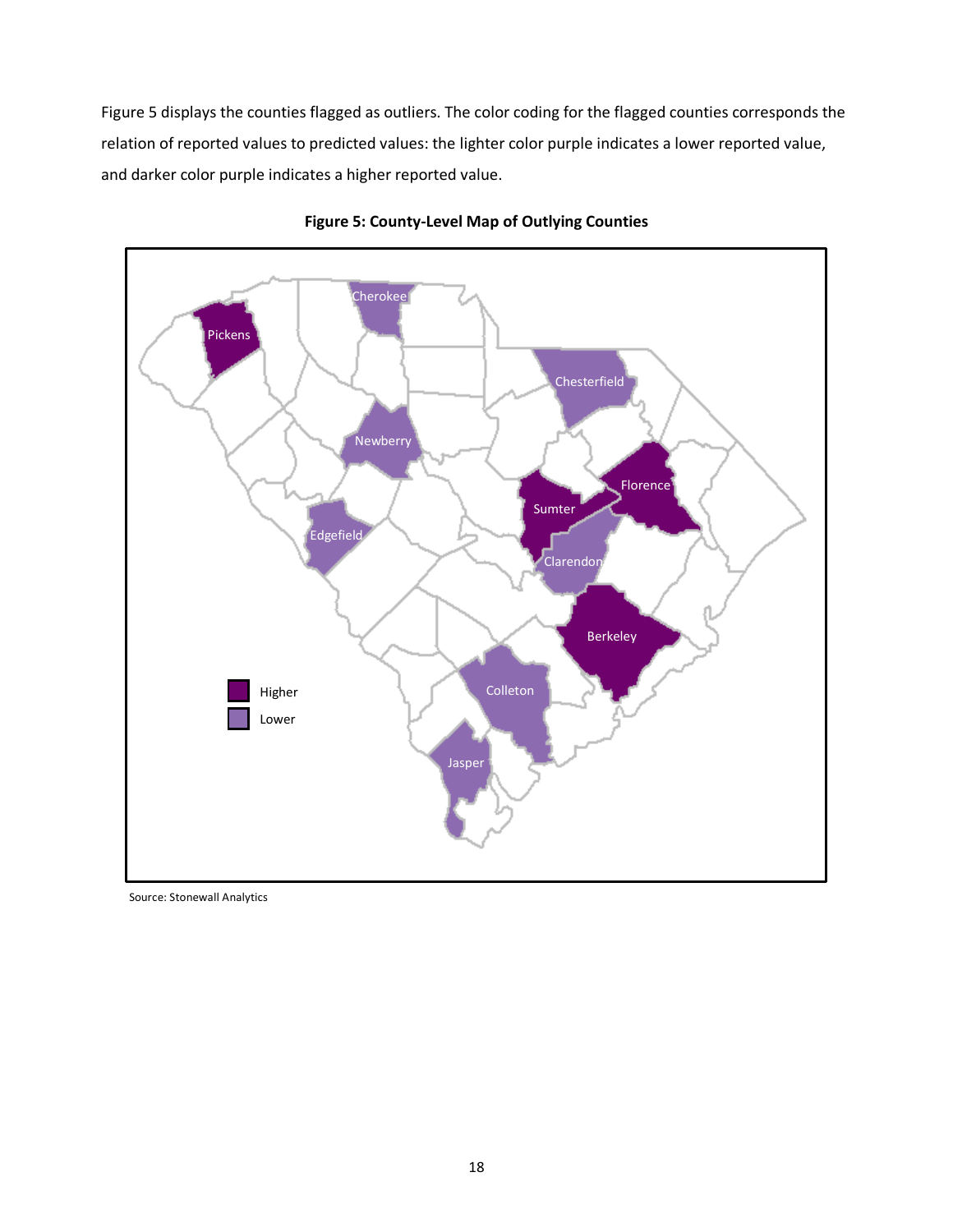#### **DISCUSSION**

This report documents the framework for developing a machine learning model that was applied to SCIBRS IPVV victim data to assess data integrity and quality at the county level. A supervised machine learning model was created to predict IPVV counts of victims in South Carolina from 2011–2015. The model was then applied to contextual data to create predicted values of IPVV counts at the county level, by calendar year. Where large differences between reported and predicted counts existed for each year, over three or more years, counties were flagged as potential outliers by denoting whether the reported values were higher or lower than the predicted values. Eleven counties were identified as outliers. SLED plans to review agencies to determine whether the county truly has reporting inconsistencies. Counties that are potential outliers have either higher-than-reported or lower-than-reported predictions for victim counts. One recommendation is to incorporate these machine learning principles to monitor ongoing data collection with SCIBRS (20).

As this analysis is novel in assessing the quality of IPVV count data, there are several recommended future studies. Future studies should evaluate the sensitivity to the operational definition used for determining what constitutes domestic violence. Some states and counties throughout the United States, to include South Carolina, have domestic violence resources available to residents. Future studies could examine county-level changes based upon the availability of domestic violence resources to determine if there is any associated effect on IPVV rates (9).

While this study presents a number of strengths, it is necessary to cover the limitations, too. Perhaps the most significant is the model's inability to evaluate counties with a higher volume of victim counts. If training/testing data were available with similar incident reporting volume, these counties could be included in future analyses. This study is limited in the contextual data presented here, as prior studies have assessed IPVV with health-related measures. Since this study's variables do not capture health-related aspects, the study likely suffers from some omitted variable bias (3, 21). Another limitation is not controlling for the factors associated with county-level policing practices and policies (22). Additionally, the machine learning model used to train and test data at the county level for aggravated assault arrests in 2011 may not hold constant through the remaining years (2012–2015) in the timeline of the analysis.

To the knowledge of this study's authors, this is the first project aimed at assessing the quality and integrity of county-level incident reporting of IPVV in any state. This framework and methodology has the ability to scale to other states, time periods, and can be used to assess the quality and integrity of incident reporting going forward.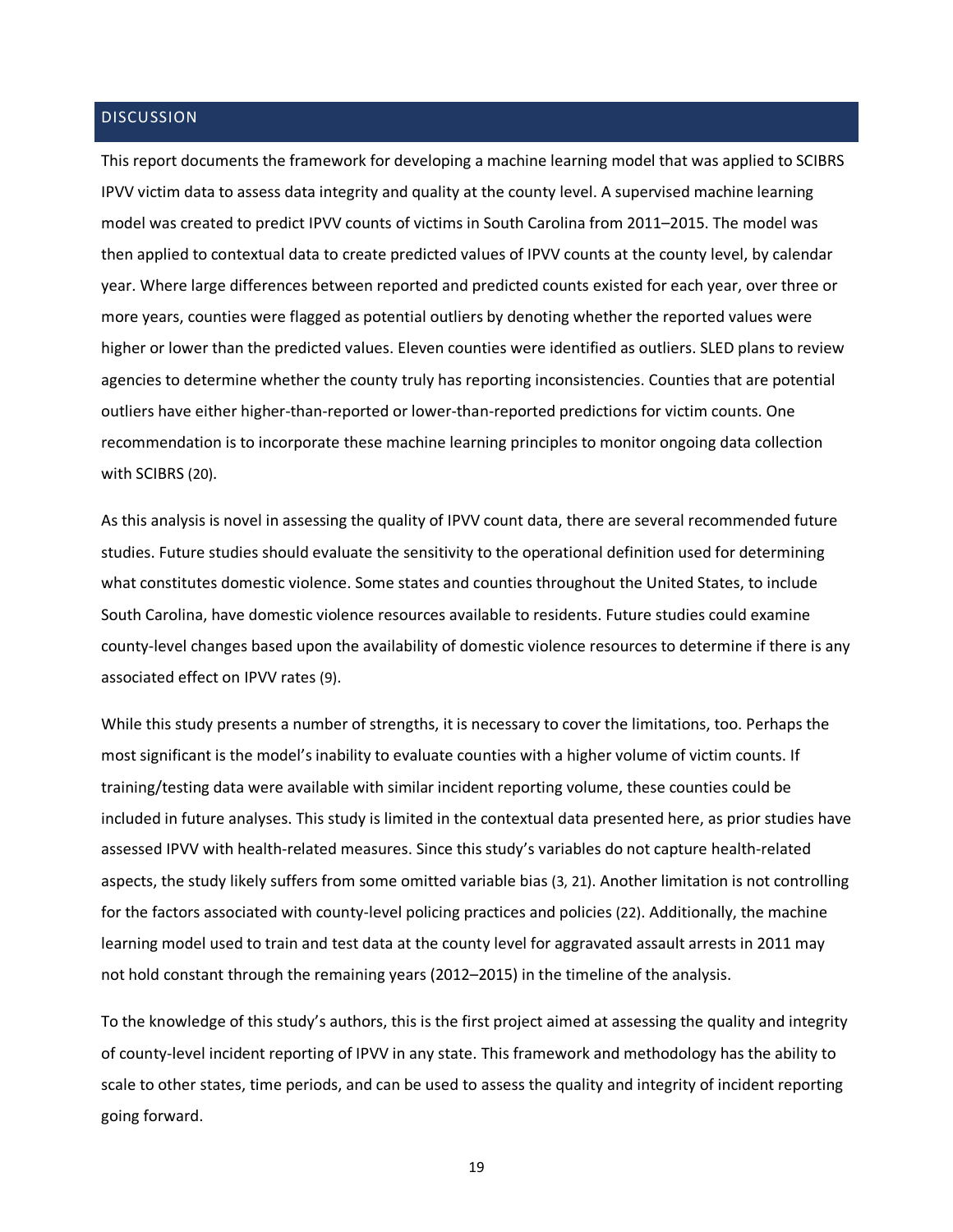#### REFERENCES

- 1. Hodge V, Austin J. A survey of outlier detection methodologies. *Artificial Intelligence Review*. 2004;22(2): 85-126.
- 2. Jensen DR, Ramirez DE. Shift outliers in linear inference. *Journal of Multivariate Analysis*. 2015;136: 95-107.
- 3. Decker MR, Peitzmeier S, Olumide A, Acharya R, Ojengbede O, Covarrubias L, et al. Prevalence and health impact of intimate partner violence and non-partner sexual violence among female adolescents aged 15–19 years in vulnerable urban environments: A multi-country study. *Journal of Adolescent Health*. 2014;55(6): S58-S67.
- 4. Madkour AS, Martin SL, Halpern CT, Schoenbach VJ. Area disadvantage and intimate partner homicide: An ecological analysis of North Carolina counties, 2004-2006. *Violence and Victims*. 2010;25(3): 363- 77.
- 5. Tiefenthaler J, Farmer A, Sambira A. Services and intimate partner violence in the United States: A county-level analysis. *Journal of Marriage and Family*. 2005;67(3): 565-78.
- 6. Beyer KMM, Layde PM, Hamberger LK, Laud PW. Does neighborhood environment differentiate intimate partner femicides from other femicides? *Violence Against Women*. 2014;21(1): 49-64.
- 7. Copp JE, Kuhl DC, Giordano PC, Longmore MA, Manning WD. Intimate partner violence in neighborhood context: The roles of structural disadvantage, subjective disorder, and emotional distress. *Social Science Research*. 2015;53: 59-72.
- 8. Cunradi CB, Caetano R, Clark C, Schafer J. Neighborhood poverty as a predictor of intimate partner violence among White, Black, and Hispanic couples in the United States. *Annals of Epidemiology*. 2000;10(5): 297-308.
- 9. Lundgren R, Amin A. Addressing intimate partner violence and sexual violence among adolescents: Emerging evidence of effectiveness. *Journal of Adolescent Health*. 2015;56(1): S42-S50.
- 10. Whitaker MP. Linking community protective factors to intimate partner violence perpetration. *Violence Against Women*. 2014;20(11): 1338-59.
- 11. Peitzmeier SM, Kågesten A, Acharya R, Cheng Y, Delany-Moretlwe S, Olumide A, et al. Intimate partner violence perpetration among adolescent males in disadvantaged neighborhoods globally. *Journal of Adolescent Health*. 2016;59(6): 696-702.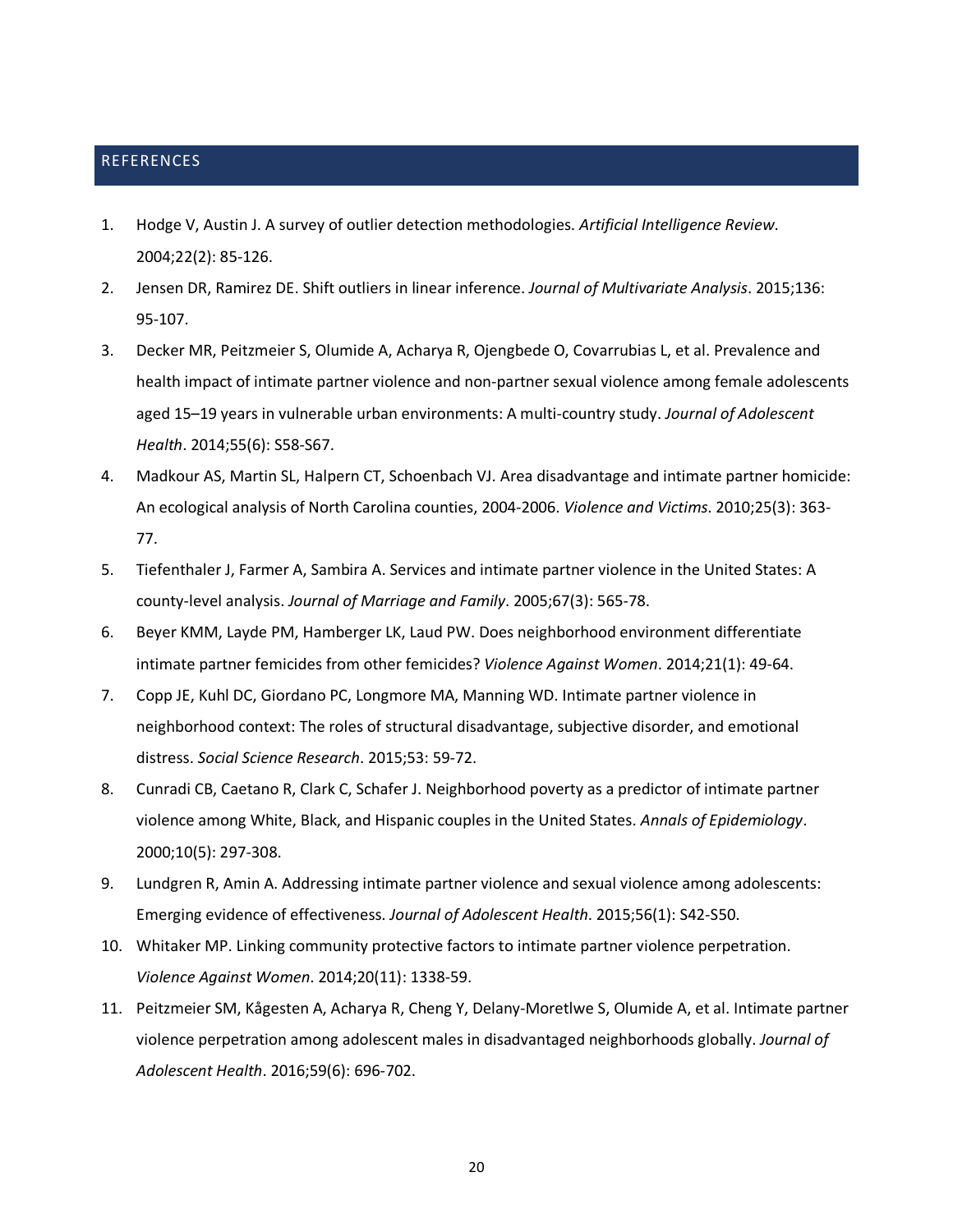- 12. Grest CV, Amaro H, Unger J. Longitudinal predictors of intimate partner violence perpetration and victimization in Latino emerging adults. *Journal of Youth and Adolescence*. 2017.
- 13. Roehl J, O'Sullivan C, Webster D, Campbell J. Intimate partner violence risk assessment validation study, final report. (Document No. 209731). Washington DC: National Institute of Justice. 2005.
- 14. Leys C, Ley C, Klein O, Bernard P, Licata L. Detecting outliers: Do not use standard deviation around the mean, use absolute deviation around the median. *Journal of Experimental Social Psychology*. 2013;49(4): 764-6.
- 15. Aggarwal CC. Outlier Analysis. 2 ed. New York: Springer; 2017.
- 16. Tang B, He H. A local density-based approach for outlier detection. *Neurocomputing*. 2017;241: 171- 80.
- 17. Abedjan Z, Chu X, Dong D, Fernandez RC, Ilyas IF, Ouzzani M, et al. Detecting data errors: Where are we and what needs to be done? 42nd International Conference on Very Large Data Bases, VLDB 2016; 9/9/20162016. p. 993-1004.
- 18. US Census Bureau. American Community Survey: Information Guide. 2013.
- 19. Wei T, Simko V. corrplot: Visualization of a Correlation Matrix. 0.77 ed2016.
- 20. Hazen BT, Boone CA, Ezell JD, Jones-Farmer LA. Data quality for data science, predictive analytics, and big data in supply chain management: An introduction to the problem and suggestions for research and applications. *International Journal of Production Economics*. 2014;154: 72-80.
- 21. Jiang Y, DeBare D, Shea LM, Viner-Brown S. Violence against women: Injuries and deaths in Rhode Island. *Rhode Island Medical Journal*. 2017;100(12): 24-8.
- 22. Leisenring A. Controversies surrounding mandatory arrest policies and the police response to intimate partner violence. *Sociology Compass*. 2008;2(2): 451-66.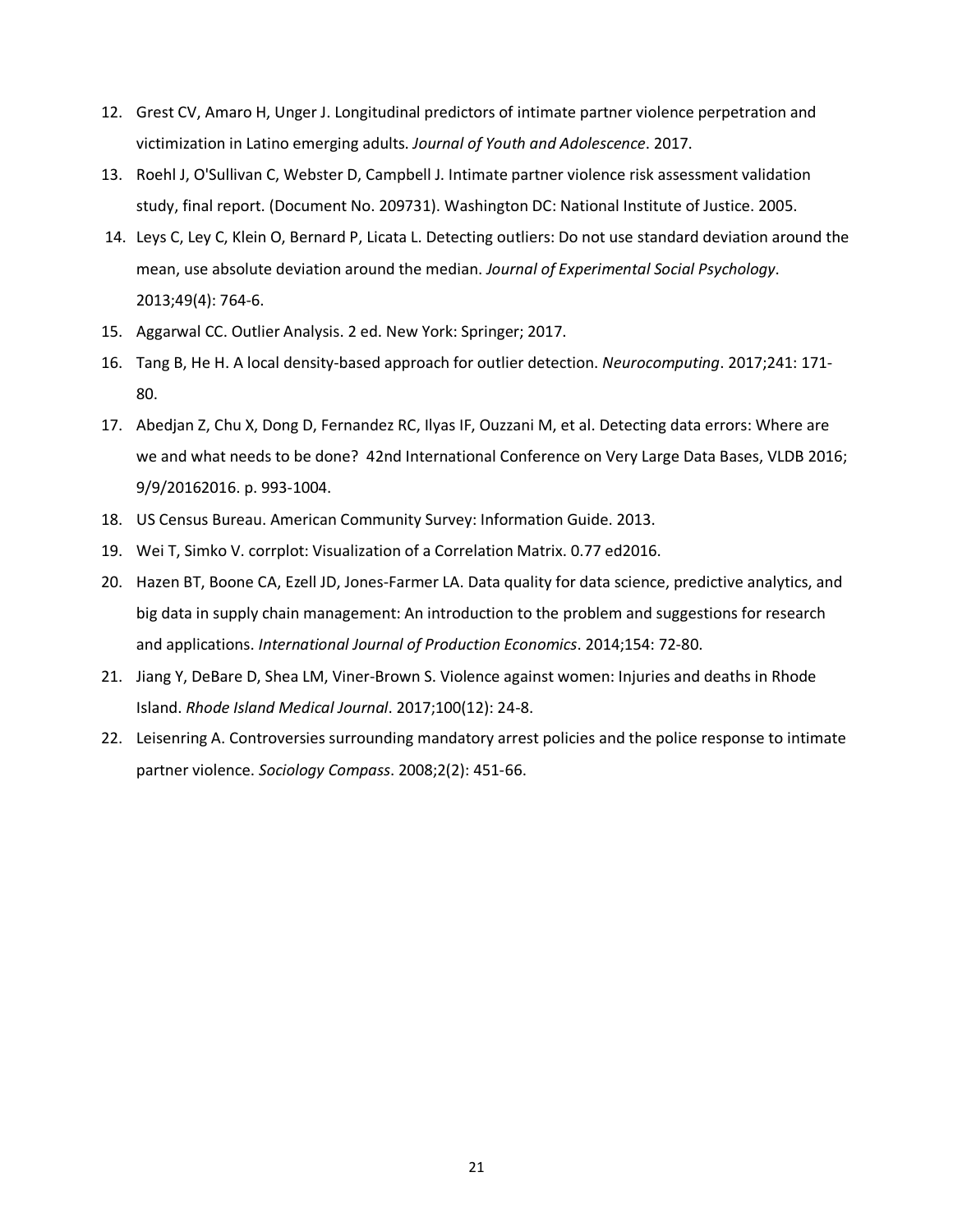# APPENDIX

| County          | Year | Reported | Predicted | <b>Difference</b>       | <b>Flag</b>    | <b>Direction</b>         |
|-----------------|------|----------|-----------|-------------------------|----------------|--------------------------|
| Abbeville       | 2011 | 42       | 21        | 21                      | 0              |                          |
| Abbeville       | 2012 | 39       | 20        | 19                      | 0              |                          |
| Abbeville       | 2013 | 14       | 20        | 6                       | 0              |                          |
| Abbeville       | 2014 | 14       | 23        | 9                       | 0              |                          |
| Abbeville       | 2015 | 15       | 23        | 8                       | 0              |                          |
| Aiken           | 2011 | 93       | 80        | 13                      | $\mathbf 0$    |                          |
| Aiken           | 2012 | 86       | 80        | 6                       | $\overline{0}$ |                          |
| Aiken           | 2013 | 88       | 76        | 12                      | $\mathbf 0$    |                          |
| Aiken           | 2014 | 102      | 79        | 23                      | $\overline{1}$ | Higher                   |
| Aiken           | 2015 | 124      | 84        | 40                      | $\mathbf{1}$   | Higher                   |
| Allendale       | 2011 | 37       | 16        | 21                      | 0              |                          |
| Allendale       | 2012 | 6        | 14        | 8                       | 0              |                          |
| Allendale       | 2013 | 19       | 15        | 4                       | 0              |                          |
| Allendale       | 2014 | 5        | 12        | 7                       | 0              |                          |
| Allendale       | 2015 | 9        | 12        | 3                       | 0              | $\overline{\phantom{a}}$ |
| Bamberg         | 2011 | 10       | 23        | 13                      | $\mathbf 0$    |                          |
| <b>Bamberg</b>  | 2012 | 15       | 21        | 6                       | $\overline{0}$ |                          |
| Bamberg         | 2013 | 12       | 21        | 9                       | $\mathbf 0$    |                          |
| <b>Bamberg</b>  | 2014 | 8        | 21        | 13                      | 0              | $\overline{\phantom{0}}$ |
| Bamberg         | 2015 | 8        | 21        | 13                      | $\overline{0}$ | $\overline{a}$           |
| Barnwell        | 2011 | 30       | 46        | 16                      | 0              | $\overline{\phantom{0}}$ |
| Barnwell        | 2012 | 33       | 43        | 10                      | 0              |                          |
| Barnwell        | 2013 | 22       | 46        | 24                      | $\mathbf{1}$   | Lower                    |
| Barnwell        | 2014 | 28       | 41        | 13                      | 0              |                          |
| Barnwell        | 2015 | 22       | 41        | 19                      | 0              |                          |
| <b>Beaufort</b> | 2015 | 87       | 50        | 37                      | $\mathbf{1}$   | Higher                   |
| Berkeley        | 2011 | 103      | 74        | 29                      | $\mathbf{1}$   | Higher                   |
| Berkeley        | 2012 | 130      | 65        | 65                      | $\mathbf{1}$   | Higher                   |
| Berkeley        | 2013 | 78       | 64        | 14                      | 0              |                          |
| Berkeley        | 2014 | 89       | 64        | 25                      | $\mathbf{1}$   | Higher                   |
| Berkeley        | 2015 | 118      | 61        | 57                      | $\mathbf{1}$   | Higher                   |
| Calhoun         | 2011 | 20       | 16        | $\overline{\mathbf{r}}$ | $\overline{0}$ |                          |
| Calhoun         | 2012 | 14       | 15        | $\mathbf{1}$            | $\mathbf 0$    |                          |
| Calhoun         | 2013 | 9        | 13        | $\overline{\mathbf{r}}$ | $\overline{0}$ |                          |

# Table 4: Model Results of All Counties by Year<sup>11</sup>

<sup>&</sup>lt;sup>11</sup> Some counties are omitted from this list, and some counties are not listed for all five years. The model did not assess counties when the reported violent crime exceeded the 75<sup>th</sup> percentile (141 counts) due to balancing overall model performance. The predicted column includes values that are rounded to the nearest whole number. Due to rounding, minor differences may appear when comparing two or more tables in this report.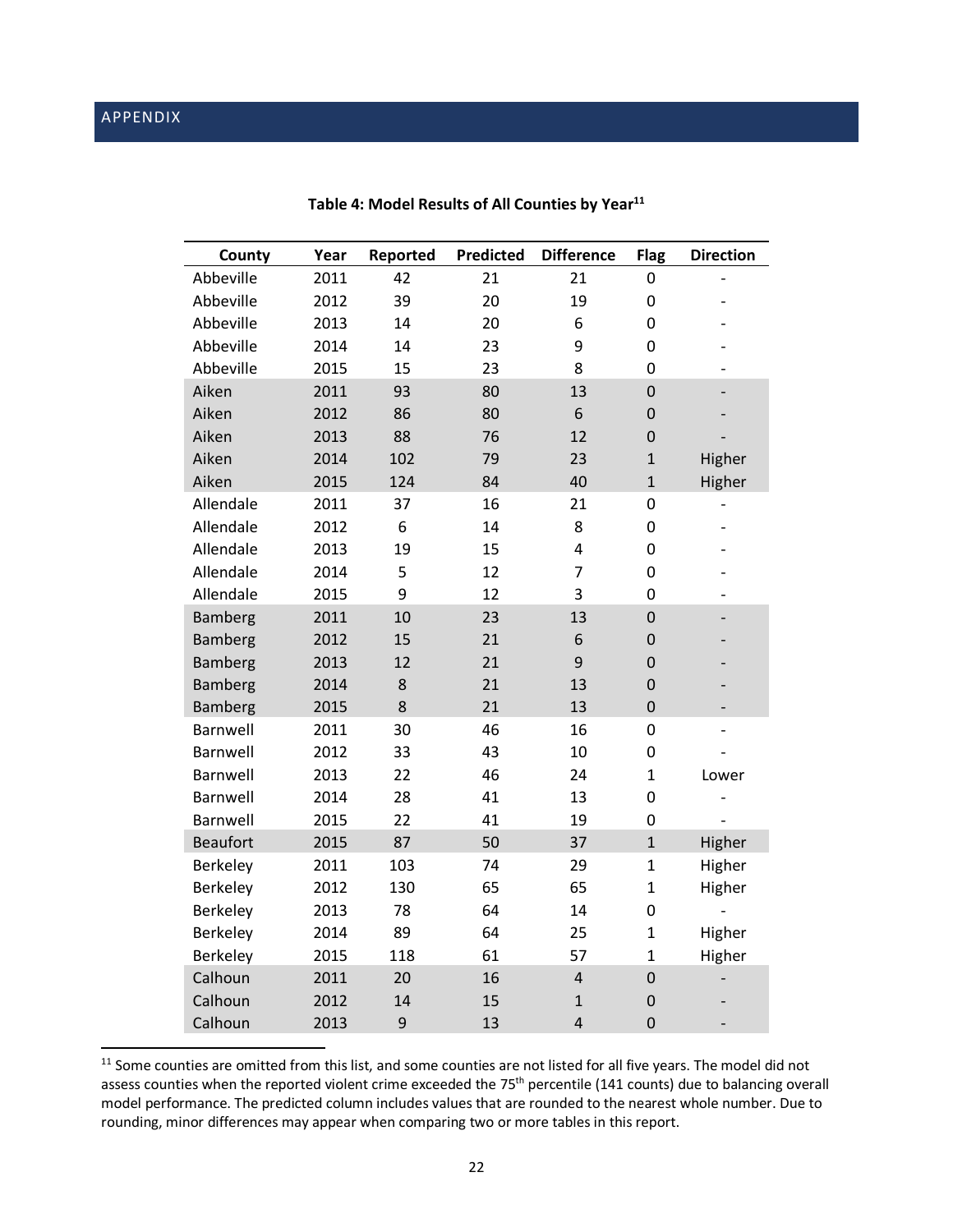| County       | Year | Reported | <b>Predicted</b> | <b>Difference</b>       | <b>Flag</b>  | <b>Direction</b> |
|--------------|------|----------|------------------|-------------------------|--------------|------------------|
| Calhoun      | 2014 | 11       | 13               | $\overline{2}$          | 0            |                  |
| Calhoun      | 2015 | 9        | 13               | $\overline{\mathbf{r}}$ | 0            |                  |
| Cherokee     | 2011 | 21       | 53               | 32                      | $\mathbf{1}$ | Lower            |
| Cherokee     | 2012 | 26       | 61               | 35                      | $\mathbf{1}$ | Lower            |
| Cherokee     | 2013 | 6        | 63               | 57                      | $\mathbf{1}$ | Lower            |
| Cherokee     | 2014 | 49       | 64               | 15                      | 0            |                  |
| Cherokee     | 2015 | 45       | 67               | 22                      | $\mathbf{1}$ | Lower            |
| Chester      | 2011 | 43       | 55               | 12                      | $\mathbf 0$  |                  |
| Chester      | 2012 | 33       | 51               | 18                      | 0            |                  |
| Chester      | 2013 | 28       | 50               | 22                      | $\mathbf 0$  |                  |
| Chester      | 2014 | 38       | 48               | 10                      | 0            |                  |
| Chester      | 2015 | 26       | 46               | 20                      | $\mathbf 0$  |                  |
| Chesterfield | 2011 | 48       | 70               | 22                      | 0            |                  |
| Chesterfield | 2012 | 55       | 79               | 24                      | $\mathbf{1}$ | Lower            |
| Chesterfield | 2013 | 24       | 73               | 49                      | $\mathbf{1}$ | Lower            |
| Chesterfield | 2014 | 32       | 71               | 39                      | $\mathbf{1}$ | Lower            |
| Chesterfield | 2015 | 28       | 73               | 45                      | $\mathbf{1}$ | Lower            |
| Clarendon    | 2011 | 53       | 55               | $\overline{2}$          | $\mathbf 0$  |                  |
| Clarendon    | 2012 | 31       | 55               | 24                      | $\mathbf{1}$ | Lower            |
| Clarendon    | 2013 | 15       | 52               | 37                      | $\mathbf{1}$ | Lower            |
| Clarendon    | 2014 | 16       | 56               | 40                      | $\mathbf{1}$ | Lower            |
| Clarendon    | 2015 | 28       | 53               | 25                      | $\mathbf{1}$ | Lower            |
| Colleton     | 2011 | 35       | 61               | 26                      | $\mathbf{1}$ | Lower            |
| Colleton     | 2012 | 36       | 65               | 29                      | $\mathbf{1}$ | Lower            |
| Colleton     | 2013 | 26       | 66               | 40                      | $\mathbf{1}$ | Lower            |
| Colleton     | 2014 | 43       | 59               | 16                      | 0            |                  |
| Colleton     | 2015 | 38       | 61               | 23                      | $\mathbf{1}$ | Lower            |
| Darlington   | 2011 | 129      | 113              | 16                      | $\mathbf 0$  |                  |
| Darlington   | 2012 | 105      | 87               | 18                      | 0            |                  |
| Darlington   | 2013 | 63       | 77               | 14                      | $\mathbf 0$  |                  |
| Darlington   | 2014 | 64       | 79               | 15                      | 0            |                  |
| Darlington   | 2015 | 27       | 75               | 48                      | $\mathbf 1$  | Lower            |
| Dillon       | 2011 | 73       | 63               | 10                      | 0            |                  |
| Dillon       | 2012 | 48       | 63               | 15                      | 0            |                  |
| Dillon       | 2013 | 44       | 58               | 14                      | 0            |                  |
| Dillon       | 2014 | 38       | 52               | 14                      | 0            |                  |
| Dillon       | 2015 | 52       | 50               | 2                       | 0            |                  |
| Dorchester   | 2011 | 83       | 76               | $\overline{7}$          | $\mathbf 0$  |                  |
| Dorchester   | 2012 | 83       | 83               | $\pmb{0}$               | 0            |                  |
| Dorchester   | 2013 | 73       | 88               | 15                      | 0            |                  |
| Dorchester   | 2014 | 76       | 93               | 17                      | $\mathbf 0$  |                  |
| Dorchester   | 2015 | 70       | 96               | 26                      | $\mathbf 1$  | Lower            |
| Edgefield    | 2011 | 13       | 31               | 18                      | 0            |                  |
| Edgefield    | 2012 | 10       | 43               | 33                      | $\mathbf{1}$ | Lower            |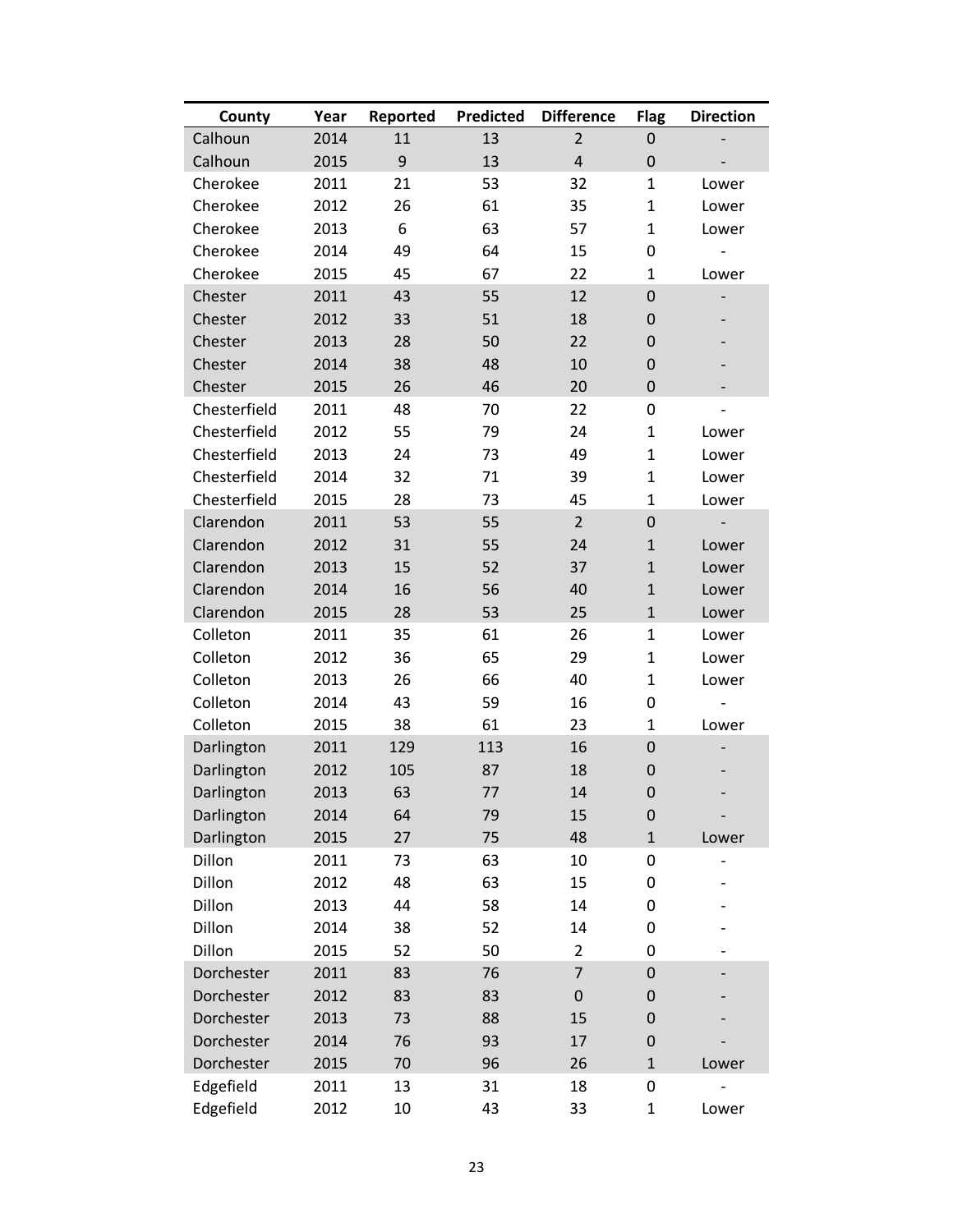| County     | Year | Reported | <b>Predicted</b> | <b>Difference</b> | <b>Flag</b>      | <b>Direction</b> |
|------------|------|----------|------------------|-------------------|------------------|------------------|
| Edgefield  | 2013 | 8        | 43               | 35                | 1                | Lower            |
| Edgefield  | 2014 | 8        | 32               | 24                | $\mathbf{1}$     | Lower            |
| Edgefield  | 2015 | 9        | 30               | 21                | 0                |                  |
| Fairfield  | 2011 | 33       | 38               | 5                 | $\pmb{0}$        |                  |
| Fairfield  | 2012 | 29       | 43               | 14                | $\pmb{0}$        |                  |
| Fairfield  | 2013 | 38       | 48               | 10                | $\pmb{0}$        |                  |
| Fairfield  | 2014 | 41       | 46               | 5                 | $\pmb{0}$        |                  |
| Fairfield  | 2015 | 39       | 48               | 9                 | $\boldsymbol{0}$ |                  |
| Florence   | 2012 | 107      | 68               | 39                | $\mathbf{1}$     | Higher           |
| Florence   | 2013 | 83       | 70               | 13                | $\pmb{0}$        |                  |
| Florence   | 2014 | 109      | 69               | 40                | $\mathbf{1}$     | Higher           |
| Florence   | 2015 | 113      | 70               | 43                | $\mathbf{1}$     | Higher           |
| Georgetown | 2011 | 66       | 73               | $\overline{7}$    | $\boldsymbol{0}$ |                  |
| Georgetown | 2012 | 55       | 76               | 21                | $\pmb{0}$        |                  |
| Georgetown | 2013 | 53       | 73               | 20                | $\pmb{0}$        |                  |
| Georgetown | 2014 | 39       | 79               | 40                | $\mathbf{1}$     | Lower            |
| Georgetown | 2015 | 36       | 78               | 42                | $\mathbf{1}$     | Lower            |
| Greenwood  | 2013 | 78       | 69               | 9                 | 0                |                  |
| Greenwood  | 2014 | 83       | 71               | 12                | 0                |                  |
| Greenwood  | 2015 | 94       | 73               | 21                | 0                |                  |
| Hampton    | 2011 | 41       | 39               | $\overline{2}$    | $\pmb{0}$        |                  |
| Hampton    | 2012 | 30       | 37               | $\overline{7}$    | $\mathbf 0$      |                  |
| Hampton    | 2013 | 20       | 35               | 15                | $\pmb{0}$        |                  |
| Hampton    | 2014 | 24       | 35               | 11                | $\pmb{0}$        |                  |
| Hampton    | 2015 | 26       | 37               | 11                | $\pmb{0}$        |                  |
| Jasper     | 2011 | 7        | 26               | 19                | $\pmb{0}$        |                  |
| Jasper     | 2012 | 7        | 34               | 27                | $\mathbf{1}$     | Lower            |
| Jasper     | 2013 | 6        | 47               | 41                | $\mathbf{1}$     | Lower            |
| Jasper     | 2014 | 5        | 44               | 39                | $\mathbf{1}$     | Lower            |
| Jasper     | 2015 | 10       | 40               | 30                | $\overline{1}$   | Lower            |
| Kershaw    | 2011 | 56       | 62               | 6                 | $\pmb{0}$        |                  |
| Kershaw    | 2012 | 71       | 68               | 3                 | $\pmb{0}$        |                  |
| Kershaw    | 2013 | 43       | 69               | 26                | $\mathbf{1}$     | Lower            |
| Kershaw    | 2014 | 37       | 69               | 32                | $\mathbf{1}$     | Lower            |
| Kershaw    | 2015 | 62       | 71               | 9                 | $\pmb{0}$        |                  |
| Lancaster  | 2011 | 61       | 96               | 35                | $\mathbf{1}$     | Lower            |
| Lancaster  | 2012 | 76       | 80               | 4                 | 0                |                  |
| Lancaster  | 2013 | 67       | 75               | 8                 | 0                |                  |
| Lancaster  | 2014 | 62       | 79               | 17                | 0                |                  |
| Lancaster  | 2015 | 47       | 87               | 40                | 1                | Lower            |
| Laurens    | 2011 | 101      | 65               | 36                | $\mathbf{1}$     | Higher           |
| Laurens    | 2012 | 90       | 68               | 22                | $\mathbf{1}$     | Higher           |
| Laurens    | 2013 | 79       | 59               | 20                | $\pmb{0}$        |                  |
| Laurens    | 2014 | 75       | 63               | 12                | $\pmb{0}$        |                  |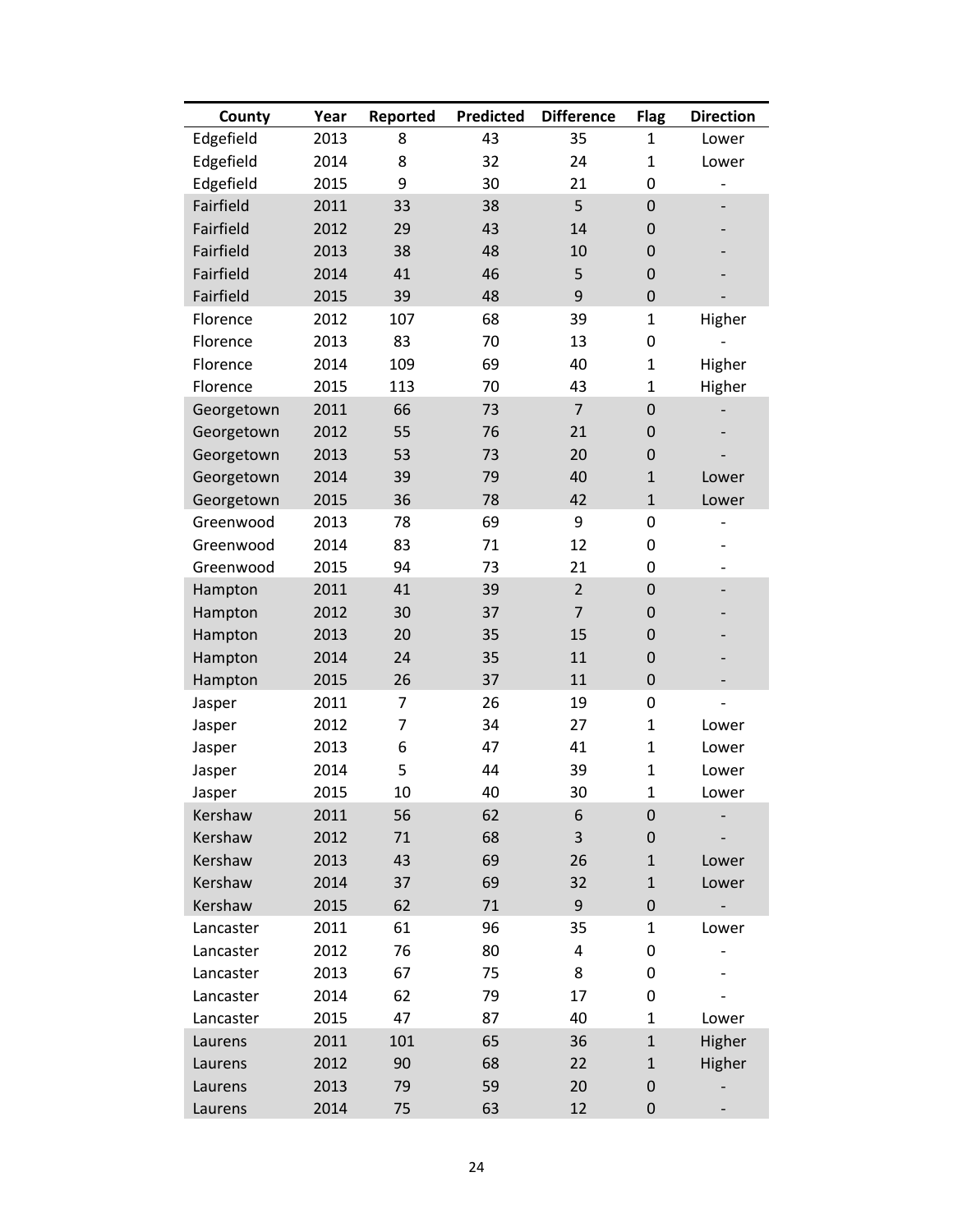| County           | Year | Reported | <b>Predicted</b> | <b>Difference</b> | <b>Flag</b>  | <b>Direction</b>         |
|------------------|------|----------|------------------|-------------------|--------------|--------------------------|
| Laurens          | 2015 | 63       | 64               | $\mathbf{1}$      | 0            |                          |
| Lee              | 2011 | 23       | 42               | 19                | 0            |                          |
| Lee              | 2012 | 32       | 44               | 12                | 0            |                          |
| Lee              | 2013 | 22       | 43               | 21                | 0            |                          |
| Lee              | 2014 | 28       | 45               | 17                | 0            |                          |
| Lee              | 2015 | 31       | 40               | 9                 | 0            |                          |
| Marion           | 2011 | 46       | 55               | 9                 | $\mathbf 0$  |                          |
| Marion           | 2012 | 46       | 56               | 10                | $\mathbf 0$  |                          |
| <b>Marion</b>    | 2013 | 34       | 54               | 20                | 0            |                          |
| Marion           | 2014 | 34       | 59               | 25                | $\mathbf{1}$ | Lower                    |
| Marion           | 2015 | 32       | 55               | 23                | $\mathbf{1}$ | Lower                    |
| Marlboro         | 2011 | 44       | 41               | 3                 | 0            | $\qquad \qquad -$        |
| Marlboro         | 2012 | 63       | 50               | 13                | 0            |                          |
| Marlboro         | 2013 | 45       | 50               | 5                 | 0            |                          |
| Marlboro         | 2014 | 28       | 47               | 19                | 0            |                          |
| Marlboro         | 2015 | 48       | 51               | 3                 | 0            | $\overline{\phantom{a}}$ |
| <b>McCormick</b> | 2011 | 10       | 8                | $\overline{2}$    | $\mathbf 0$  |                          |
| <b>McCormick</b> | 2012 | 16       | 8                | 8                 | 0            |                          |
| <b>McCormick</b> | 2013 | 6        | 8                | $\overline{2}$    | $\mathbf 0$  |                          |
| <b>McCormick</b> | 2014 | 6        | $\boldsymbol{9}$ | 3                 | $\mathbf 0$  |                          |
| McCormick        | 2015 | 3        | 9                | 6                 | $\mathbf 0$  |                          |
| Newberry         | 2011 | 25       | 54               | 29                | $\mathbf{1}$ | Lower                    |
| Newberry         | 2012 | 27       | 56               | 29                | $\mathbf{1}$ | Lower                    |
| Newberry         | 2013 | 19       | 58               | 39                | $\mathbf{1}$ | Lower                    |
| Newberry         | 2014 | 14       | 61               | 47                | $\mathbf{1}$ | Lower                    |
| Newberry         | 2015 | 30       | 61               | 31                | $\mathbf{1}$ | Lower                    |
| Oconee           | 2011 | 109      | 76               | 33                | $\mathbf{1}$ | Higher                   |
| Oconee           | 2012 | 94       | 79               | 15                | 0            |                          |
| Oconee           | 2013 | 87       | 87               | $\overline{0}$    | $\mathbf 0$  |                          |
| Oconee           | 2014 | 66       | 77               | 11                | $\mathbf 0$  |                          |
| Oconee           | 2015 | 47       | 75               | 28                | $\mathbf{1}$ | Lower                    |
| Orangeburg       | 2011 | 72       | 85               | 13                | 0            |                          |
| Orangeburg       | 2012 | 38       | 78               | 40                | 1            | Lower                    |
| Orangeburg       | 2013 | 109      | 78               | 31                | $\mathbf{1}$ | Higher                   |
| Orangeburg       | 2014 | 94       | 80               | 14                | 0            |                          |
| Orangeburg       | 2015 | 83       | 80               | 3                 | 0            |                          |
| Pickens          | 2011 | 65       | 42               | 23                | $\mathbf{1}$ | Higher                   |
| Pickens          | 2012 | 84       | 42               | 42                | $\mathbf{1}$ | Higher                   |
| Pickens          | 2013 | 66       | 39               | 27                | $\mathbf{1}$ | Higher                   |
| Pickens          | 2014 | 66       | 39               | 27                | $\mathbf{1}$ | Higher                   |
| Pickens          | 2015 | 78       | 40               | 38                | $\mathbf{1}$ | Higher                   |
| Saluda           | 2011 | 28       | 30               | $\overline{2}$    | 0            |                          |
| Saluda           | 2012 | 11       | 27               | 16                | 0            |                          |
| Saluda           | 2013 | 20       | 27               | 7                 | 0            |                          |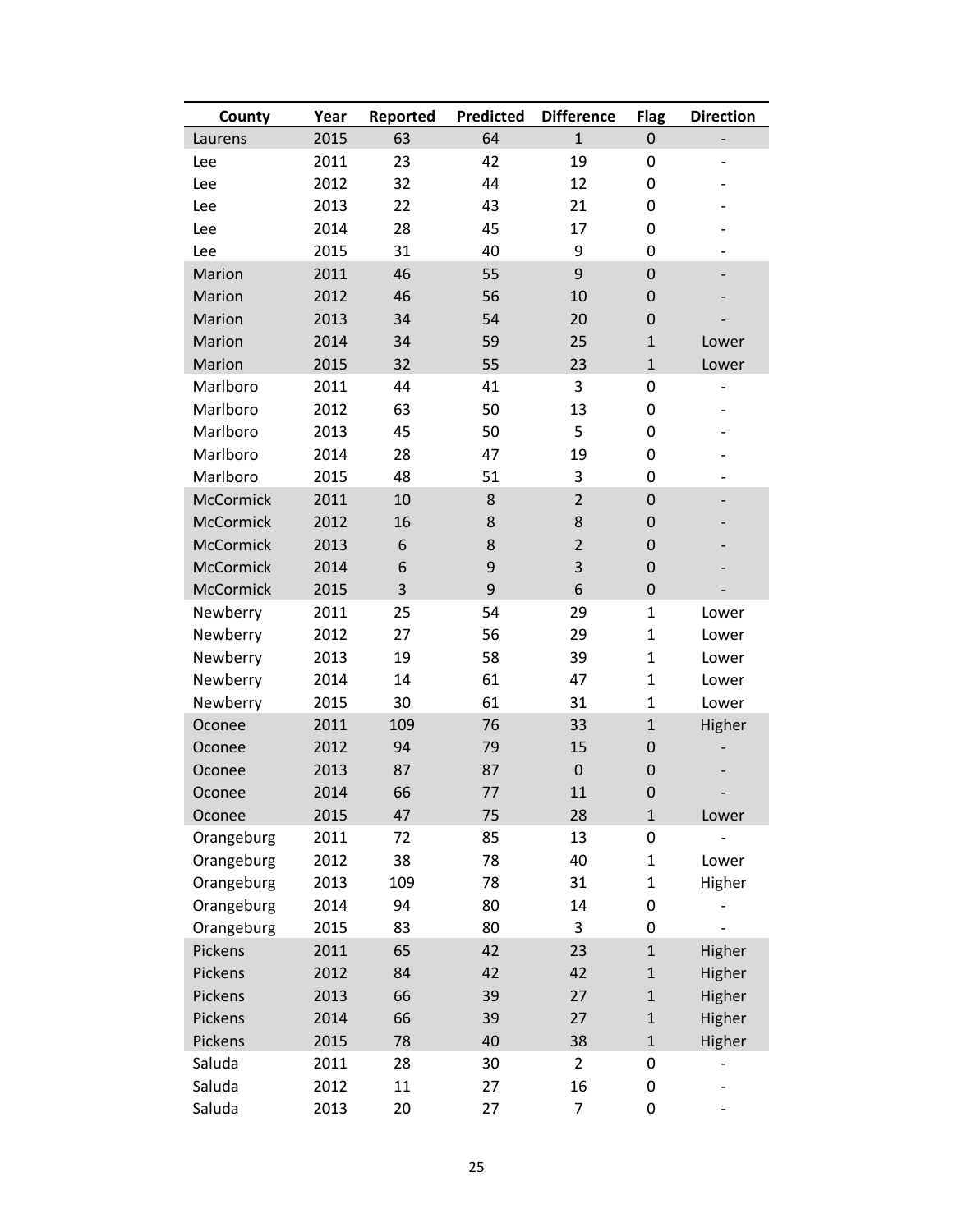| County       | Year | Reported | <b>Predicted</b> | <b>Difference</b> | <b>Flag</b>  | <b>Direction</b> |
|--------------|------|----------|------------------|-------------------|--------------|------------------|
| Saluda       | 2014 | 14       | 27               | 13                | 0            |                  |
| Saluda       | 2015 | 17       | 26               | 9                 | 0            |                  |
| Sumter       | 2012 | 133      | 79               | 54                | $\mathbf{1}$ | Higher           |
| Sumter       | 2013 | 131      | 82               | 49                | $\mathbf{1}$ | Higher           |
| Sumter       | 2014 | 136      | 81               | 55                | $\mathbf{1}$ | Higher           |
| Sumter       | 2015 | 137      | 79               | 58                | $\mathbf{1}$ | Higher           |
| Union        | 2011 | 29       | 26               | 3                 | 0            |                  |
| Union        | 2012 | 28       | 32               | 4                 | 0            |                  |
| Union        | 2013 | 32       | 32               | 0                 | 0            |                  |
| Union        | 2014 | 19       | 33               | 14                | 0            |                  |
| Union        | 2015 | 23       | 33               | 10                | 0            |                  |
| Williamsburg | 2011 | 28       | 39               | 11                | $\Omega$     |                  |
| Williamsburg | 2012 | 27       | 46               | 19                | $\Omega$     |                  |
| Williamsburg | 2013 | 18       | 46               | 28                | $\mathbf{1}$ | Lower            |
| Williamsburg | 2014 | 28       | 47               | 19                | 0            |                  |
| Williamsburg | 2015 | 25       | 46               | 21                | 0            |                  |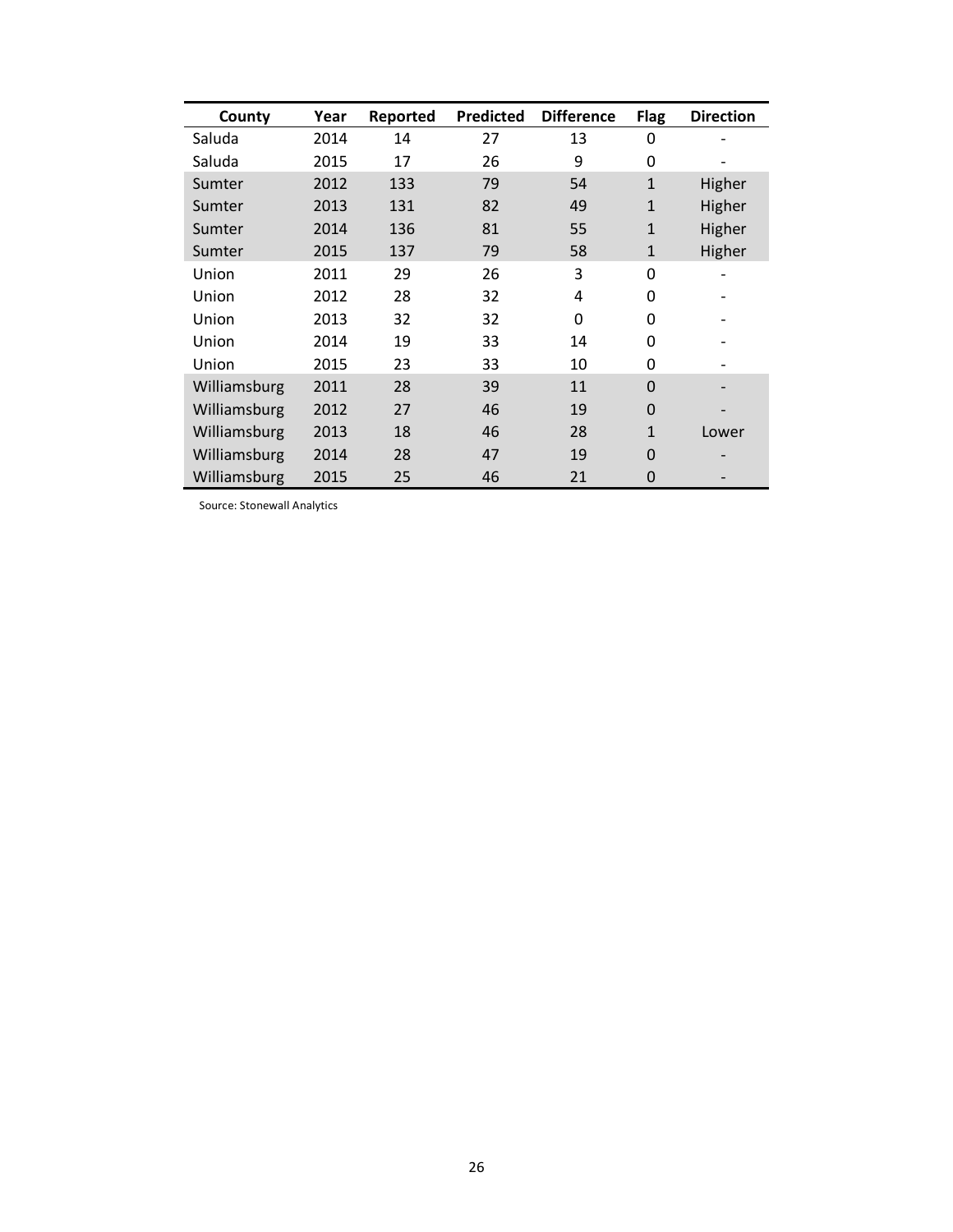### **R Syntax for Project Analysis and Related Figures12**

Set up the working directory as appropriate. The following code will evaluate the current working directory. One could place the data files in this default location, or set the working directory with the 'setwd()' command. Please type 'help(setwd)' within R for more information.

getwd()

Importing the SCIBRS data.

sc\_scibrs <- read.csv(file = 'sc\_scibrs\_data.csv', header =  $TRUE$ )

Importing the ICPSR data.

icpsr <- read.csv(file = 'icpsr.csv', header = TRUE)

Extracting 2011 SCIBRS data and South Carolina ICPSR for comparison.

```
sc_scibrs11 <- sc_scibrs[sc_scibrs$year == 2011 , ]
icpsr_sc <- icpsr[icpsr$state == 45 , ]
```
Creating basic density plots in ggplot2 of outcome variables of interest.

```
library(ggplot2)
f \leq ggplot(data = scscibrs11, aes(x = smart total))f < -f + geom density(fill = 'blue')
f < -f + theme minimal()
f < -f + ylim(0, 0.007)f <- f + labs(title = 'SCIBRS Data',
             subtitle = 'Violent Crime Smart Total',
            x = 'Counts',y = 'Density')g \leq-ggplot(data = icpsr_sc, aes(x = ag_lassault\_arrest))g \le -g + geom\_density(fill = 'red')g \leq -g + theme minimal()
```
 $12$  This portion of the appendix contains code for the project that was conducted in R. A number of external packages were used in this analysis, so in cases where syntax containing 'library' is displayed, it may be required to first install the package using the install.packages() command. For more information, please type the command, 'help(install.packages)' within R. It is recommended that the syntax from this section not be directly copy and pasted into R, as this code is no longer in a plain text format. On occasion, error messages may occur with code copied and pasted directly from a word processing document directly in R. It is advisable to type the syntax above in lieu of copying and pasting.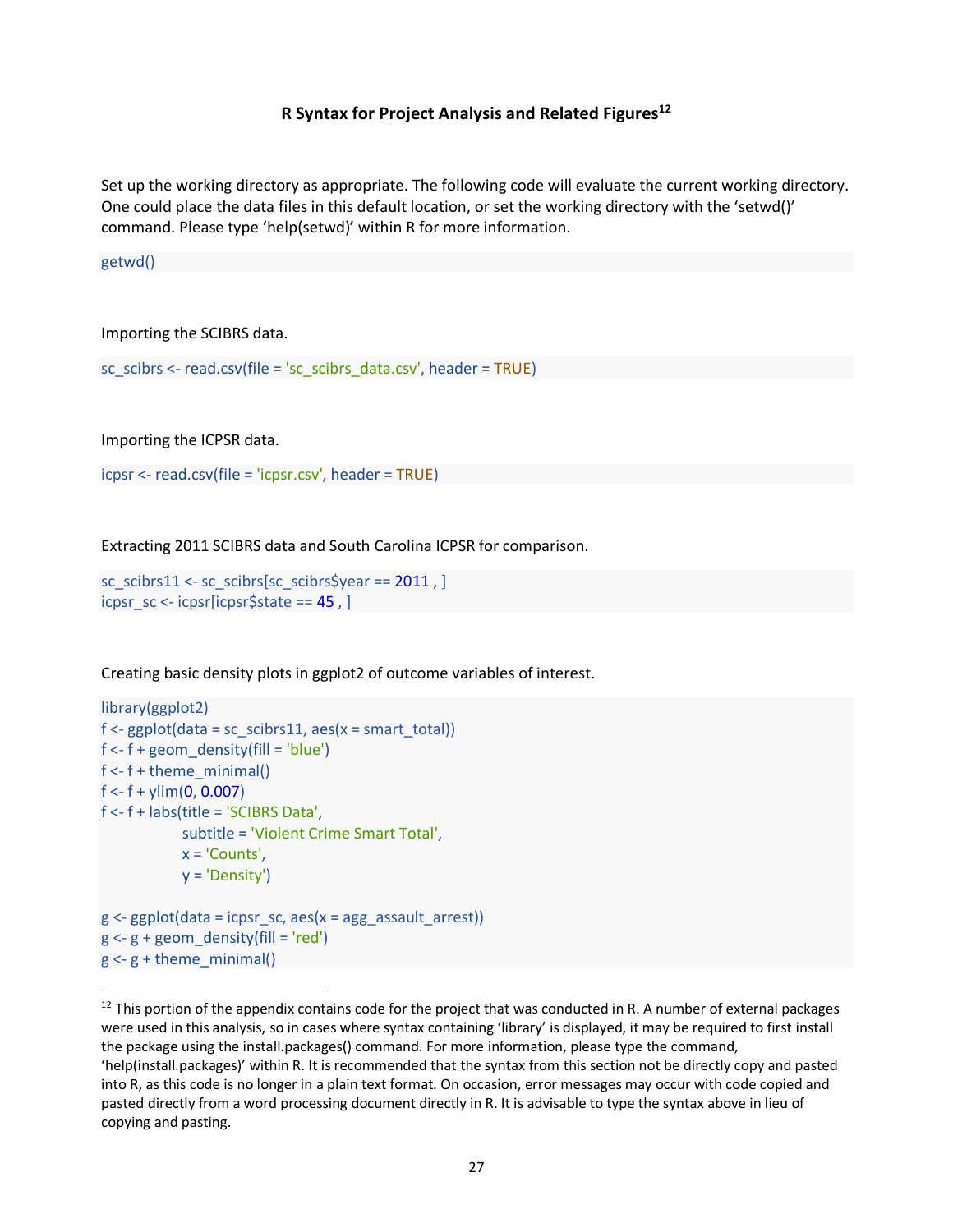$g < g +$  ylim(0, 0.007) g <- g + labs(title = 'SC (ICPSR) Data', subtitle = 'Aggravated Assaults', x = 'Arrests', y = 'Density')

## making side-by-side plots library(gridExtra) grid.arrange( $f$ ,  $g$ , ncol = 2)

Summary/descriptive statistics of both dependent variables.

```
summary(sc_scibrs11$violent_crime_smart_total)
sd(sc_scibrs1111$violent_crime_smart_total)
summary(icpsr_sc$agg_assault_arrest)
sd(icpsr_sc$agg_assault_arrest)
```
Now creating a training and testing sample from the ICPSR data (75% training, 25% testing).

```
set.seed(8675309)
train <- sample(x = 1:nrow(icpsr), size = nrow(icpsr) * 0.75)
```
Creating an example of a pairs plot with random variables of interest (substitute others you may feel are appropriate).

```
pairs(formula = \sim avg house size + gini index + avg hours worked,
      data = icpsr, 
       subset = train)
```
Now making a correlation plot (correlelogram).

```
library(corrplot)
c \leq -\text{cor}(x = i\text{cpsr}[train,])colnames(c) <- c('Average House Size', 'GINI Index', 'Hispanic', 'Average Hours Worked', 'Drive to Work',
                  'Poverty Status', 'Women with Children', 'White', 'Black', 'Receiving SSI', 'Male', 
                  'Population', 'Median Income', 'Education Level', 'Births Last Year', 'Working Men', 
                  'Working Women', 'Married', 'Divorced', 'Aggravated Assault')
rownames(c) <- c('Average House Size', 'GINI Index', 'Hispanic', 'Average Hours Worked', 'Drive to Work',
                   'Poverty Status', 'Women with Children', 'White', 'Black', 'Receiving SSI', 'Male', 
                    'Population', 'Median Income', 'Education Level', 'Births Last Year', 'Working Men', 
                   'Working Women', 'Married', 'Divorced', 'Aggravated Assault')
```
col <- colorRampPalette(c("#BB4444", "#EE9988", "#FFFFFF", "#77AADD", "#4477AA"))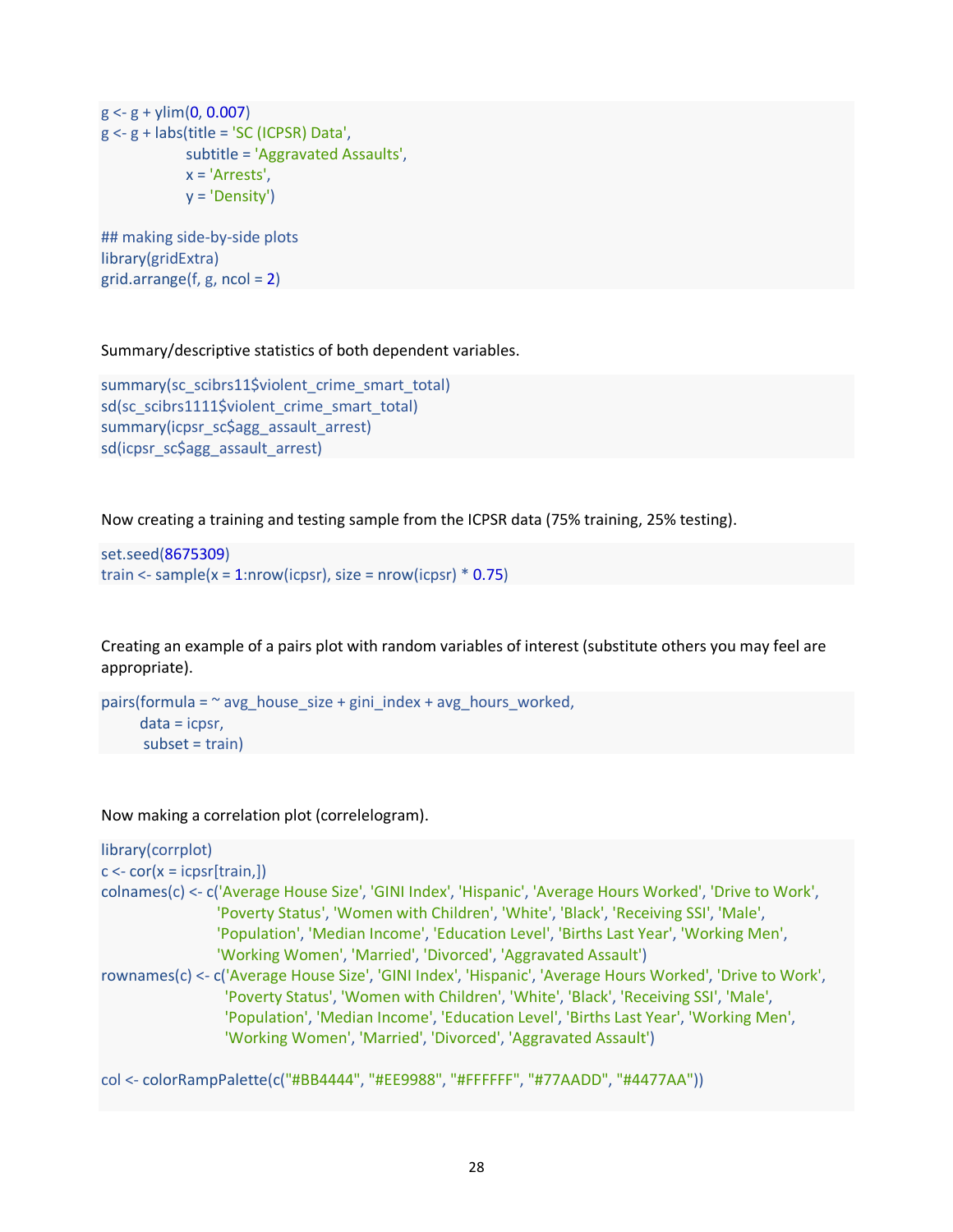```
par(mfrow = c(1,1))corrplot(c,
      method = "pie", # visualization method, 
      shade.col = NA, # color of shade line
      tl.col = "black", # color of text label
      tl.srt = 45, # text label rotation
      col = col(200), # color of glyphs
      order = "alphabet",
      diag = TRUE,
      type = 'upper')
```
Now creating a standard linear model. On inspection of residuals, apparent systematic behavior is present, leading us to determine that machine learning models seem like a valid approach.

```
fit1 <- Im(formula = agg\_assault\_arrest ~ ~ ., data = icpsr, subset = train)
summary(fit1)
plot(fit1)
library(MASS)
```

```
fit2 <- glm.nb(formula = agg_assault_arrest \sim ., data = icpsr, subset = train)
summary(fit2)
```

```
yhat reg \leq- predict(object = fit1, newdata = icpsr[-train , ])
```

```
icpsr_test <- icpsr[-train, 'agg_assault_arrest'] ## we will call this multiple times in other functions below
```

```
plot(x = icpsr_test, y = yhat_reg)abline(0,1)
```
mean((yhat\_reg - icpsr\_test)^2) *# mean square error* sqrt(mean((yhat\_reg - icpsr\_test)^2)) *# standard deviation*

#### Now moving forward with a regression tree.

```
library(tree)
train tree <- tree(formula = agg_assault_arrest \sim ., data = icpsr, subset = train)
summary(train_tree)
plot(train_tree)
text(train_tree, pretty = 0)
```

```
complex <- cv.tree(train_tree) # cross-fold validation to determine optimal level of complexity
complex
plot(complex$size, complex$dev,type = 'b')
```

```
## pruning for interpretation
train_prune <- prune.tree(train_tree, best = 6) # have your best match the above plot for number
summary(train_prune)
```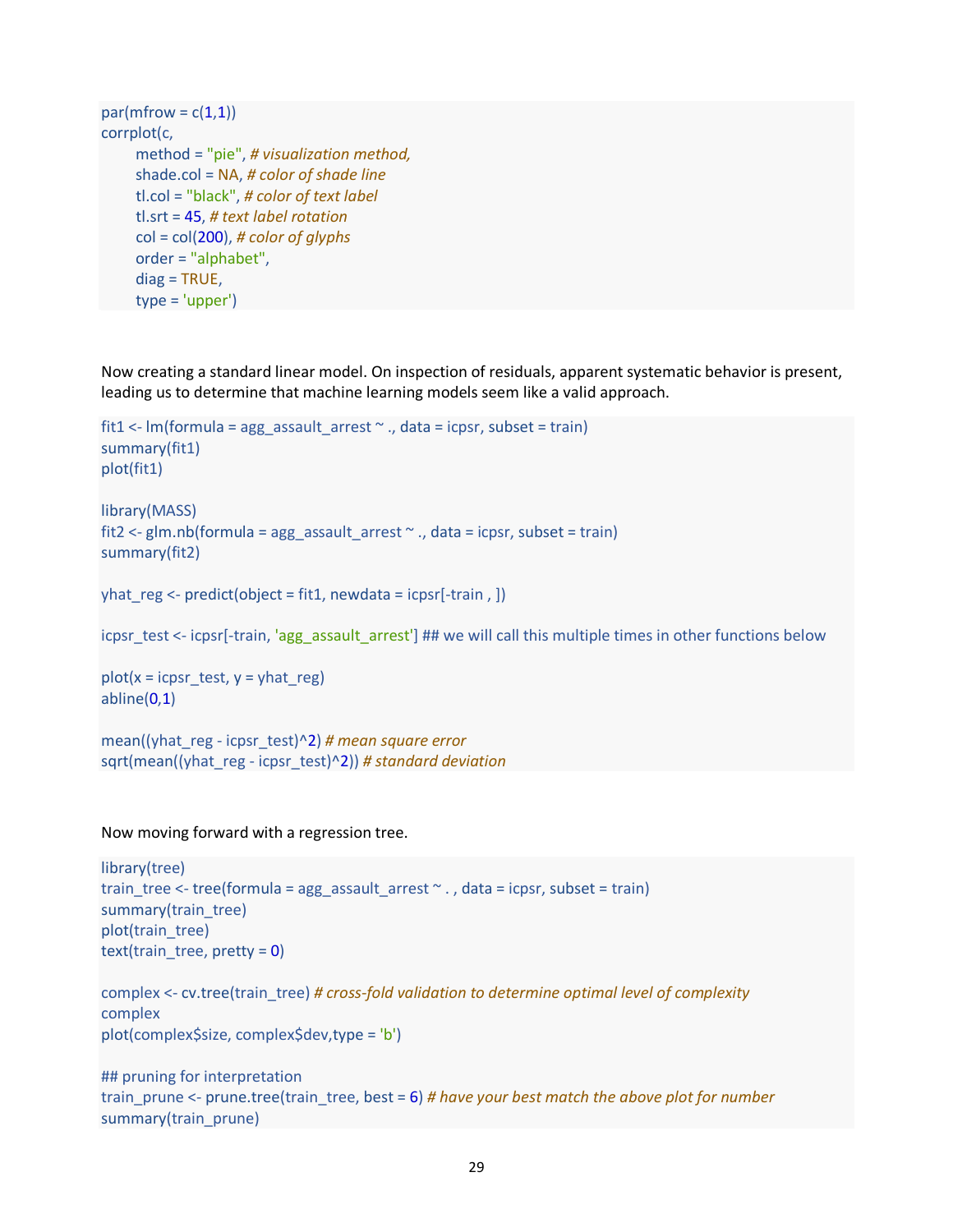plot(train\_prune) text(train\_prune)

```
## let's look the prediction aspect
yhat tree <- predict(object = train_prune, newdata = icpsr[-train, ])
plot(x = icpsr test, y = yhat tree)abline(0,1)
```
mean((yhat\_tree - icpsr\_test)^2) *# mean square error* sqrt(mean((yhat\_tree - icpsr\_test)^2)) *# standard deviation*

Now a gradient boosted model.

```
library(gbm)
train_boost <- gbm(formula = ag\_assault\_arrest ~ . , data = icpsr[train , ], # there is no subset command in this function
                     distribution = 'gaussian',
                     n.trees = 5000,
                     shrinkage = 0.001,
                     interaction.depth = 3)
summary(train_boost)
yhat boost <- predict(object = train boost,
                       newdata = icpsr[-train , ], 
                       n.trees = 5000,
                       interaction.depth = 3)
plot(x = icpsr_test, y = yhat_book)abline(0,1)
mean((yhat boost - icpsr_test)^2)
sqrt(mean((yhat_boost - icpsr_test)^2))
```
Random forest model with output of figure showing variable importance. The random forest model is what will be applied to the prediction aspect for identifying potential outlier counties.

```
library(randomForest)
train rf <- randomForest(formula = agg_assault_arrest \sim . ,
                            data = icpsr, 
                            subset = train,
                           mtry = 19,
                            n.trees = 100,
                            importance = TRUE)
train_rf
yhat_rf <- predict(object = train_rf, newdata = icpsr[-train , ]) 
plot(x = icpsr_test, y = yhat_rf)
abline(0,1)
```

```
mean((yhat_rf - icpsr_test)^2) # mean square error
```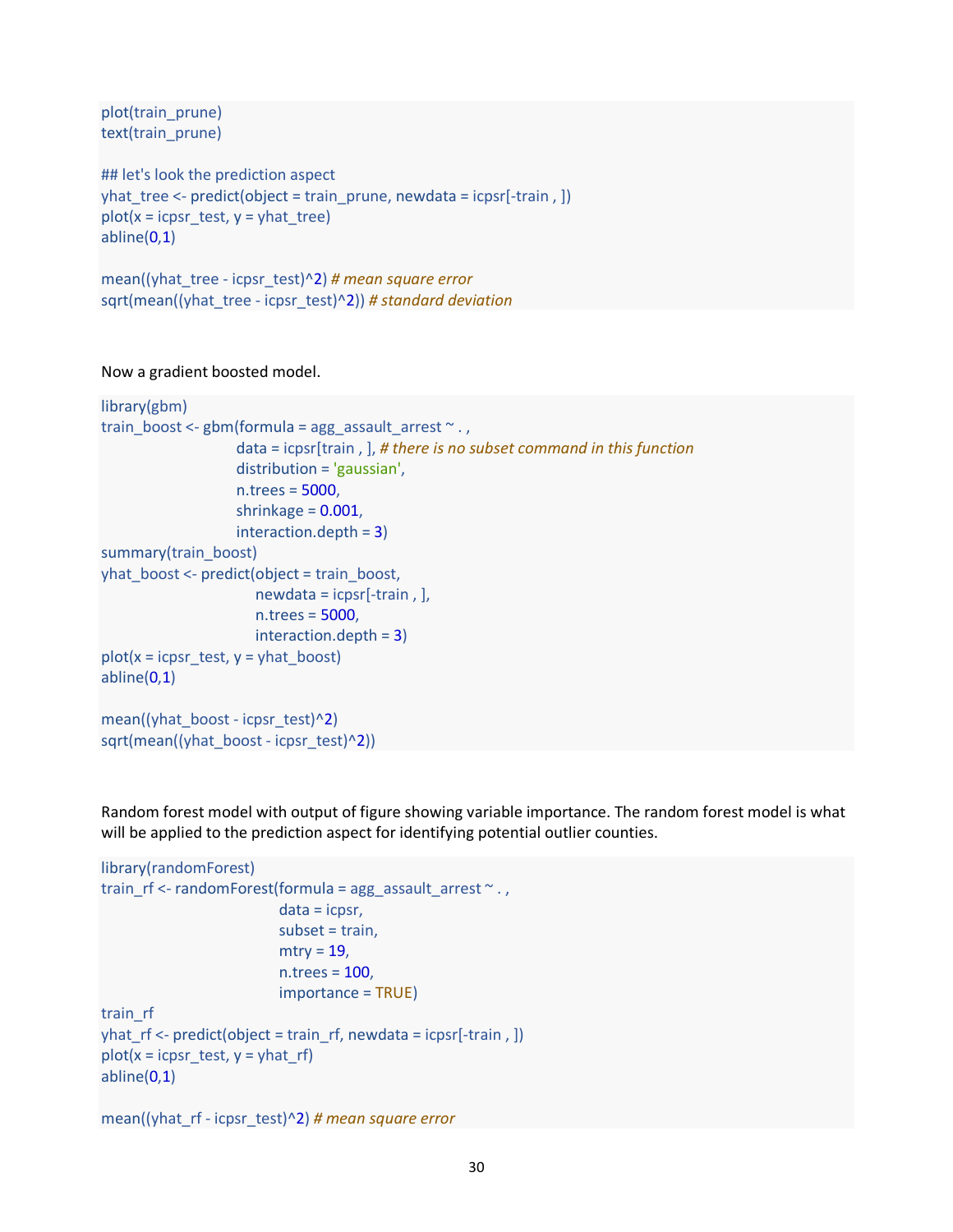```
sqrt(mean((yhat_rf - icpsr_test)^2)) # standard deviation
out <- as.data.frame(importance(train_rf))
out2 <- cbind(rownames(out), data.frame(out, row.names = NULL))
names(out2) <- c('var', 'mse', 'purity')
out2
variable_full <- c('Average House Size', 'GINI Index', 'Hispanic', 'Average Hours Worked',
                  'Drive to Work', 'Poverty Status', 'Women with Children', 'White', 'Black',
                  'Receiving SSI', 'Male', 'Population', 'Median Income', 'Education Level', 
                  'Births Last Year', 'Working Men', 'Working Women', 'Married', 'Divorced')
out3 <- cbind(out2, variable_full)
out3
library(ggplot2)
j <- ggplot(data = out3, aes(x = mse, y = reorder(variable_full, mse)))
j \le -j + geom\_point(color = 'blue', size = 3.5)j \le -j + theme minimal()
j \leq j + labs(x = '% Increase Mean Square Error (MSE)', y = ")
j \leq i + theme(axis.text = element_text(size = 12))
j
```

```
varImpPlot(x = train_rf, main = 'Variable Importance Plot')
```
Now the random forest model is applied to the SC SCIBRS data to identify potential outlier counties.

```
## setting the number of standard deviations to evaluate
st_dev <- 1 * (sqrt(mean((yhat-r - i_cps - test)^2)))## 2011
yhat rf11 <- predict(object = train_rf,
            newdata = socar[ , -c(1, 2, 22, 23)][socar$year == 2011 &
                                socar$violent_crime_smart_total <= 141, ] )
summary(yhat_rf11)
summary(socar$violent_crime_smart_total[socar$year == 2011 & socar$violent_crime_smart_total <=
141])
one <- socar[, c(1,22)][socar$year == 2011 & socar$violent_crime_smart_total <= 141, ]
two \lt- yhat rf11
results11 <- cbind(one, two)
names(results11) <- c('county', 'reported', 'predicted')
## 2012
  yhat_rf12 <- predict(object = train_rf, 
             newdata = socar[ , -c(1, 2, 22, 23)][socar$year == 2012 &
                                  socar$violent_crime_smart_total <= 141, ] )
 summary(yhat_rf12)
  summary(socar$violent_crime_smart_total[socar$year == 2012 & socar$violent_crime_smart_total <=
```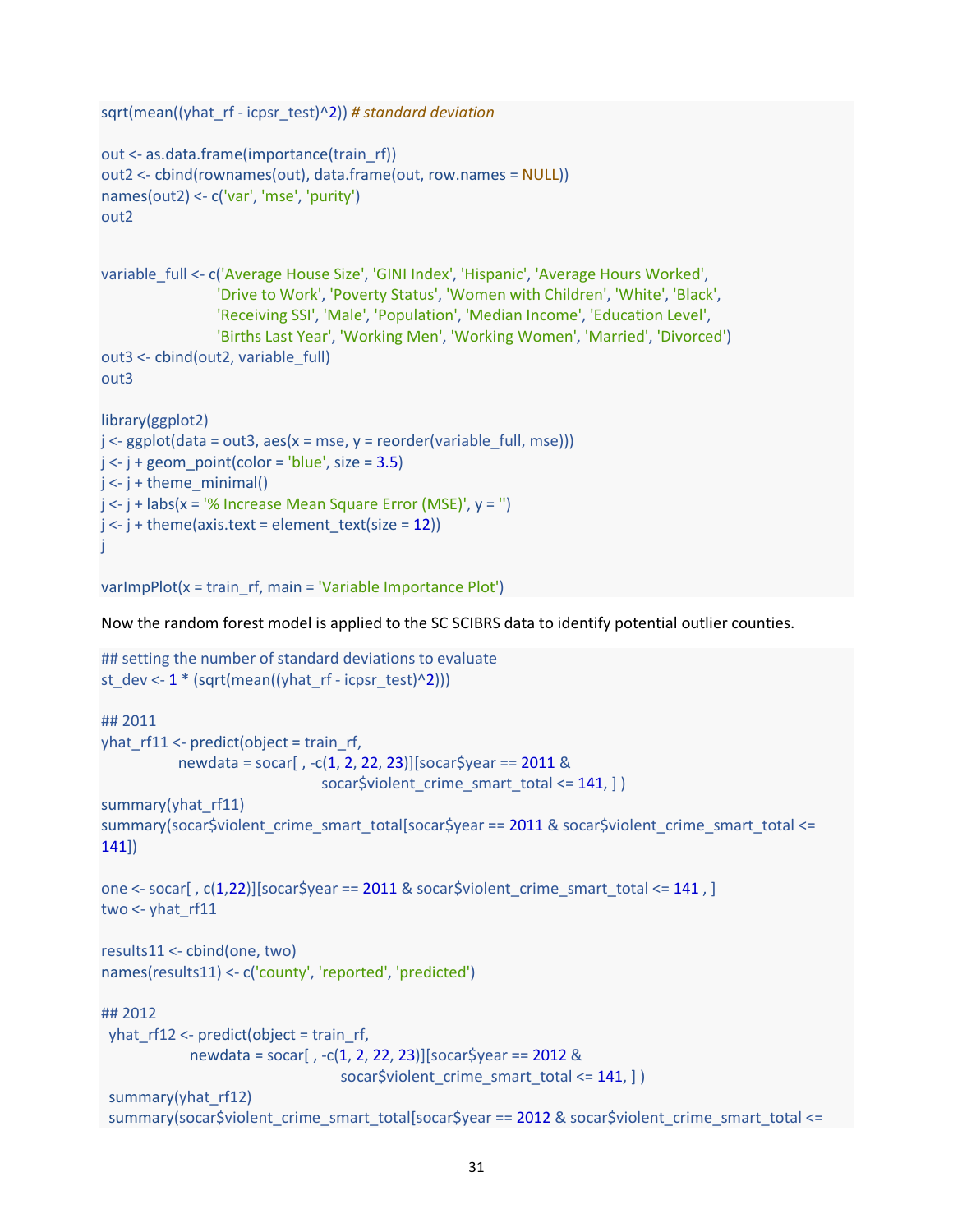#### 141])

```
one <- socar[, c(1,22)][socar$year == 2012 & socar$violent_crime_smart_total <= 141, ]
 two \leftarrow yhat rf12 results12 <- cbind(one, two)
  names(results12) <- c('county', 'reported', 'predicted')
## 2013
 yhat rf13 <- predict(object = train_rf,
             newdata = socar[ , -c(1, 2, 22, 23)][socar$year == 2013 &
                                   socar$violent_crime_smart_total <= 141, ] )
 summary(yhat_rf13)
 summary(socar$violent_crime_smart_total[socar$year == 2013 & socar$violent_crime_smart_total <=
141])
 one \le- socar[, c(1,22)][socar$year == 2013 & socar$violent_crime_smart_total \le 141, ]
  two <- yhat_rf13
  results13 <- cbind(one, two)
  names(results13) <- c('county', 'reported', 'predicted')
## 2014
 yhat rf14 < predict(object = train rf, newdata = socar[ , -c(1, 2, 22, 23)][socar$year == 2014 &
                                  socar$violent_crime_smart_total <= 141, ] )
 summary(yhat rf11)
 summary(socar$violent_crime_smart_total[socar$year == 2014 & socar$violent_crime_smart_total <=
141])
 one \le- socar[, c(1,22)][socar$year == 2014 & socar$violent_crime_smart_total \le 141, ]
  two <- yhat_rf14
  results14 <- cbind(one, two)
  names(results14) <- c('county', 'reported', 'predicted')
## 2015
 yhat rf15 <- predict(object = train_rf,
             newdata = socar[ , -c(1, 2, 22, 23)][socar$year == 2015 &
                                  socar$violent_crime_smart_total <= 141, ] )
 summary(yhat rf15)
  summary(socar$violent_crime_smart_total[socar$year == 2015 & socar$violent_crime_smart_total <=
141])
 one <- socar[, c(1,22)][socar$year == 2015 & socar$violent crime_smart_total <= 141, ]
 two \leftarrow yhat rf15
```